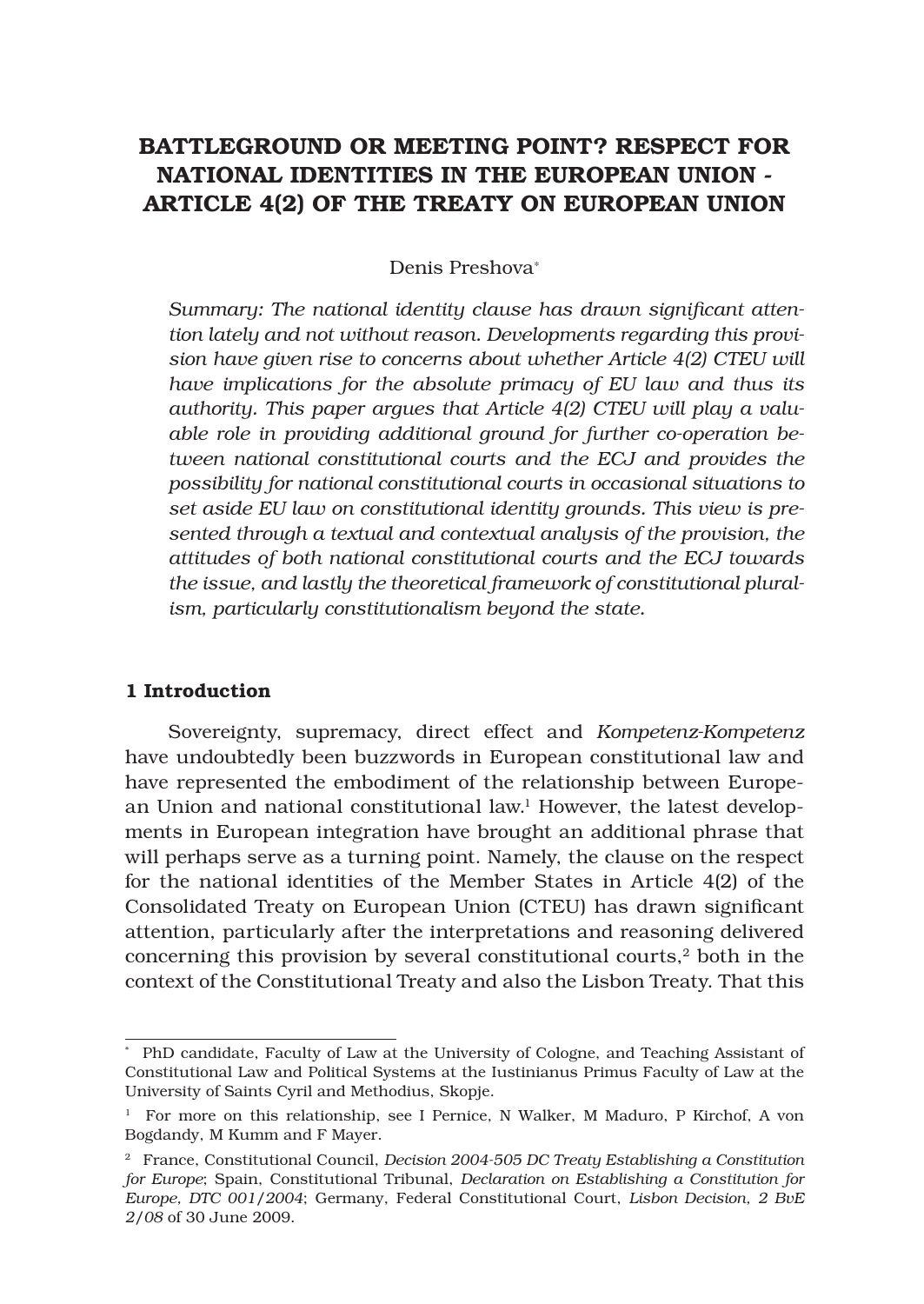interest is not just a coincidence can be observed in the most recent case law of certain constitutional courts as well as the Court of Justice of the European Union (ECJ).

Be that as it may, and regardless of the expectations raised by the Constitutional Treaty and the aftermath of the Lisbon Treaty, the contentious debate on the relationship and conflicts between European Union law and national constitutional law will certainly continue to play a role in the future. Any expectation that this debate in the European constitutional realm is reaching an end is unfortunately wishful thinking. Nevertheless, a 'harmless' concretisation of a single provision, often neglected in the past, has added a truly 'new flavour'. Through the clause on national identity, national constitutions have received firmer status and recognition in EU law.3 Some authors state that this is obvious evidence of the openness of EU law towards national constitutions.4

This 'new flavour' is frequently perceived in recent dilemmas. Is national identity actually the same as constitutional identity in EU law? Who should define national identity? What is this provision's impact on the primacy of EU law and the exercise of conferred powers by EU institutions? These and several other questions have come under discussion and this paper aims to tackle them. In short, it involves a critical analysis of the statement that 'interpretations of Article 4(2) TEU will become [are becoming] the battleground or the meeting point, where the limits of the authority of EU law lie'.<sup>5</sup> It will be argued that the national identity clause provides an instrument for establishing a meeting point where the conflicts arising out of this relationship could be mitigated, but not solved in each case, by taking into consideration both EU and national constitutional aspects of respect for national identity.

Following this line of reasoning, this article will discuss the background and textual and contextual dimensions of Article 4(2) CTEU as a starting point for the analysis, but also represents a supplementary argument in support of the thesis. It will be shown how even the textual and contextual interpretation of this provision requires a shift from a strictly conceived primacy of EU law. The interpretations of national identity of national constitutional courts and the ECJ will be dealt with, trying to show how constitutional courts have already established a link between national identity and constitutional identity, especially in the

<sup>&</sup>lt;sup>3</sup> B De Witte, 'The Lisbon Treaty and National Constitutions. More or Less Europeanisation?' in C Closa (ed), *The Lisbon Treaty and National Constitutions* (ARENA 2009) 32.

<sup>4</sup> A von Bogdandy and S Schill, 'Die Achtung der nationale Identität unter dem reformierten Unionsvertrag Zur unionsrechtlichen Rolle nationalen Verfassungsrechts und zur Überwindung des absolute Vorrangs' (2010) ZaöRV Heft 4, 715.

<sup>&</sup>lt;sup>5</sup> D Chalmers, G Davies and G Monti, *European Union Law: Cases and Materials*, (2<sup>nd</sup> edn CUP 2010) 202.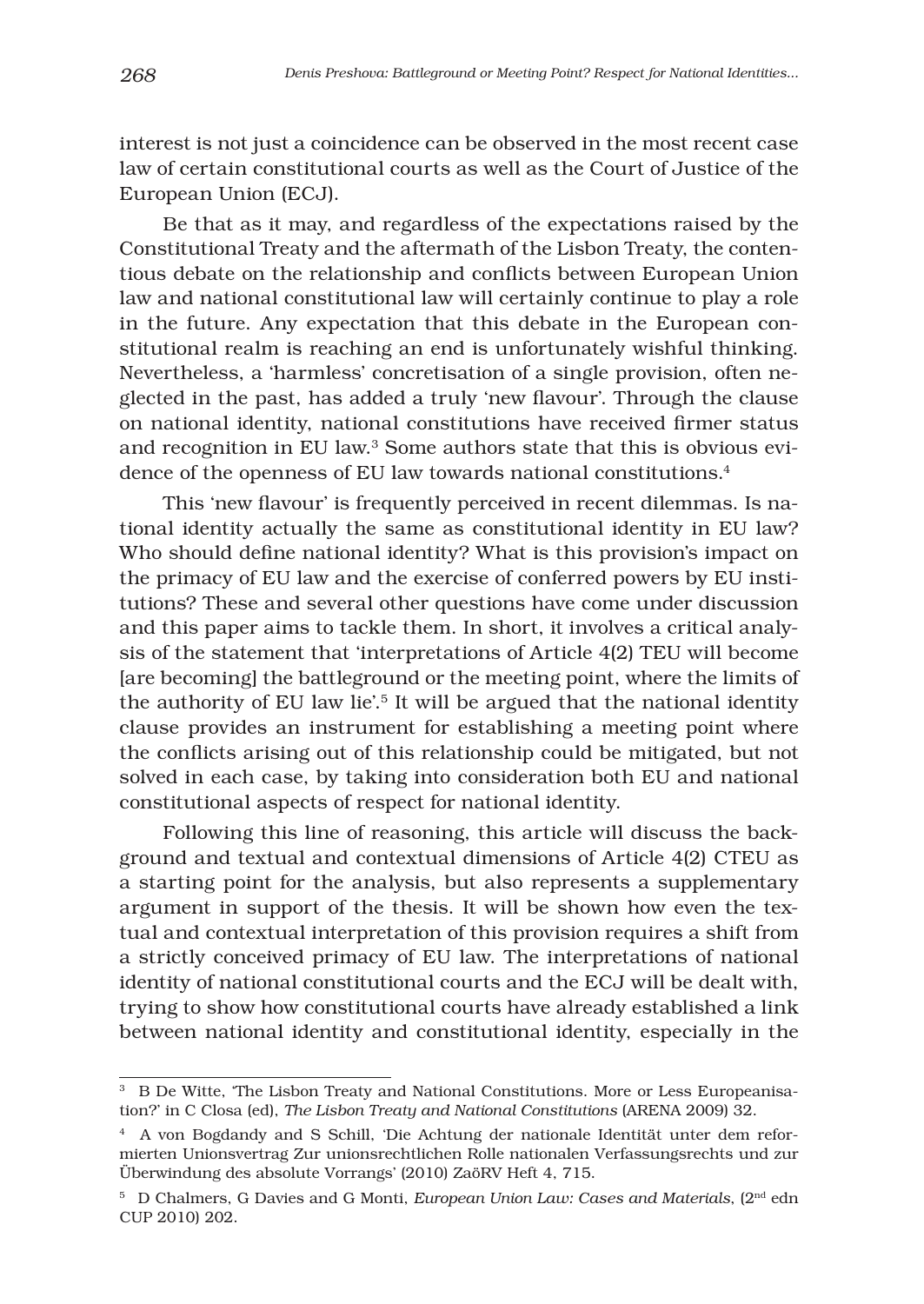EU context, and how the invocation of Article 4(2), or the lack of it, by the ECJ and its practice in the realm of fundamental freedoms and rights creates certain dilemmas over the issue of national identity. Lastly, the question of how the national identity clause impacts on the principle of the primacy of EU law will be considered. It will be argued that a rigid understanding of the absolute primacy of EU law is incompatible with new developments seen through the prism of Article 4(2), which provides an additional argument in support of theories of constitutional pluralism and the claim of a constitutional heterarchy in Europe.

## 2 Article 4(2) CTEU: 'harmless' clarification with the potential for a big impact?

#### *2.1 Respect for national identities* ex nihilo*?*

The national identity clause under Article 4(2) CTEU did not come out of nothing *ex nihilo*. The duty of European institutions to respect the national identities of Member States was introduced for the first time in the Maastricht Treaty (TM) through Article F(1).<sup>6</sup> The reasons behind the enactment of this provision are often seen in the many substantial innovations that this Treaty brought to the then European Communities. In particular, these innovations were the creation of the European Union and treaty provisions touching upon issues traditionally part of national constitutions and sovereignty, such as Monetary Union, European citizenship and the corpus of rights linked to it, and co-operation on foreign policy, justice and home affairs.7 This attempt to balance federalist tendencies at the European level and national sovereignty,<sup>8</sup> or rather external limits to European integration,<sup>9</sup> did not really occur as a result of this vaguely formulated provision. As a matter of fact, neither Article F(1) nor Article 6(3), after the renumbering occurred with the adoption of the Treaty of Amsterdam (TA), has been invoked by the  $ECJ<sub>i</sub><sup>10</sup>$  and the Federal Constitutional Court of Germany has done this on only one oc-

<sup>6 &#</sup>x27;The Union shall respect the national identities of its Member States, whose systems of government are founded on the principles of democracy'. Treaty on the European Union (Maastricht), OJ C191, 29.07.2011 <http://eur-lex.europa.eu/en/treaties/dat/11992M/ htm/11992M.html#0001000001> accessed 15 August 2012.

<sup>7</sup> De Witte (n 3) 33.

<sup>&</sup>lt;sup>8</sup> J-H Reestman, 'The Franco-German Constitutional Divide: Reflections in National and Constitutional Identity' (2009) 5 European Constitutional Law Review 374, 376.

<sup>9</sup> T Oppermann, *Europarecht*, (2nd edn CH Beck 1999) §11, para 885; T Oppermann, CD Classen and M Nettesheim, *Europarecht*, (4th edn CH Beck 2009) §5 para 8. Compare A von Bogdandy and S Schill, 'Article 4 EUV' in E Grabitz, M Hilf and M Ruffert (eds), *Das Recht der Europäischen Union, Kommentar I* (CH Beck 2011) para 38.

<sup>10</sup> LFM Besselink, 'National and Constitutional Identity before and after Lisbon' (2010) 6(3) Utrecht Law Review 41.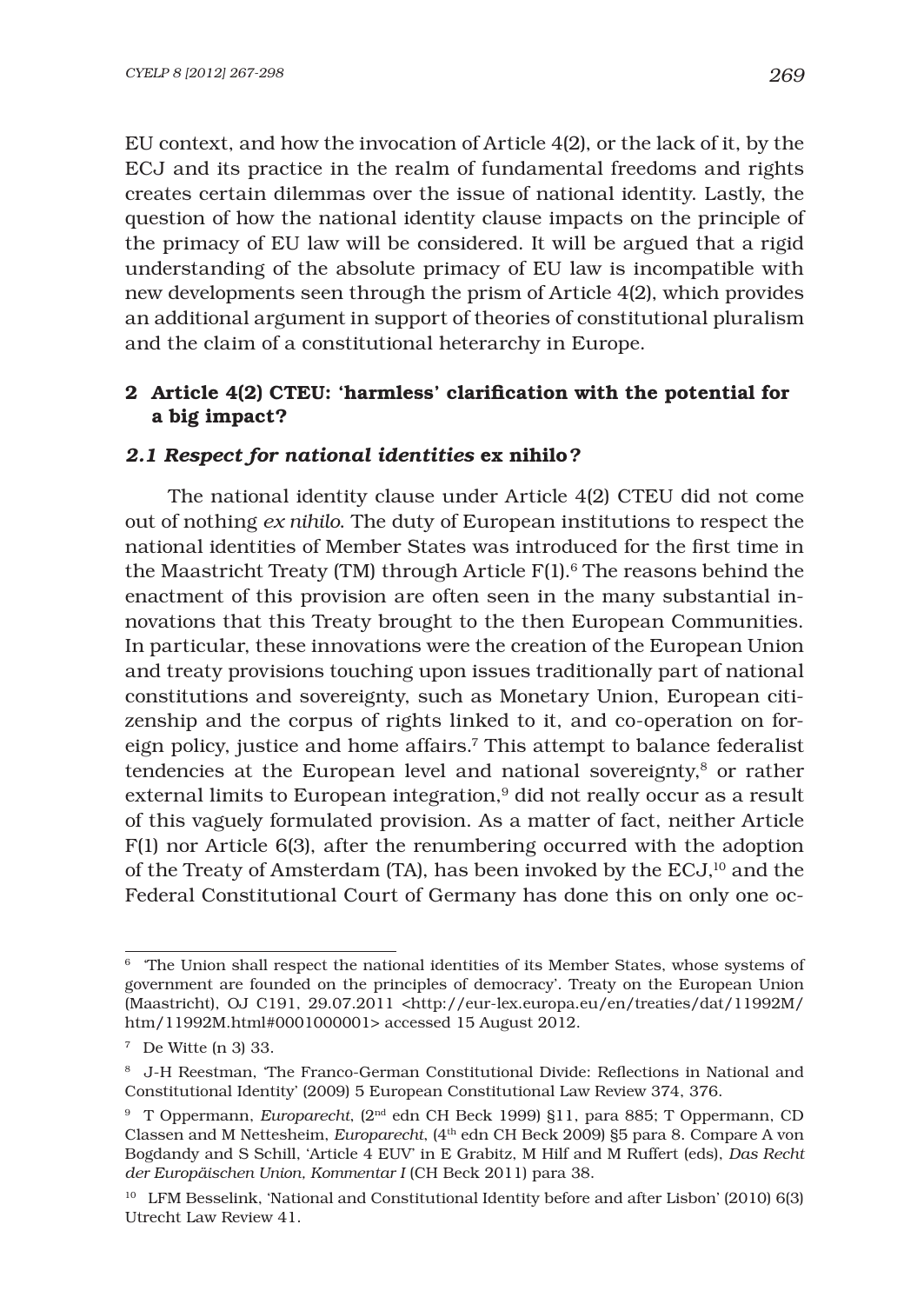casion.11 However, the need to counterweight federalist tendencies has not diminished among Member States.

During the deliberations on and drafting of the Treaty Establishing a Constitution for Europe (CT) during the Constitutional Convention, the question of concretisation of the national identity clause was put on the table.<sup>12</sup> It was affirmed that this provision should be made more transparent, clarifying the notion of national identity, although there was disagreement on how it should be done. The so-called 'Christophersen Clause', which was an alternative to the firmly rejected proposal of listing all the competences of Member States or creating a charter of Member States' rights,13 served as the basis for the new Article I-5 of the CT. It regulated the relations between the Union and Member States, and in its first paragraph *inter alia* stipulated the duty to respect the national identities of Member States. A compromise was finally reached by clarifying national identities in the provision through the fundamental structures inherent in their political and constitutional structures, including regional and local self-government, hence leaving out certain other proposed elements<sup>14</sup> such as language, national citizenship, and church-state relations, which would be regulated by other provisions in the reformed TEU and TFEU after Lisbon.15

The same provision was taken over by the Lisbon Treaty and an additional sentence emphasising national security as an essential state function was added. In the reform of the TEU, it was inserted as the second paragraph of Article 4, which also regulates relations between the Union and Member States, even though, due to the approach taken in the EU treaties, it does not bear this title as in the CT. However, some authors use a more EU-friendly title for this article in their contributions such as 'principles of fundamental federal structure' (*Prinzipien der föderativen Grundstruktur*),<sup>16</sup> while others treat it as 'a strong reaffirmation of the non-federal nature of the European Union'.17

<sup>&</sup>lt;sup>11</sup> Federal Constitutional Court of Germany, Maastricht Treaty 1992 Constitutionality Case, 2 BvR 2134 and 2159/92 in A Oppenheimer, *The Relationship Between European Community Law and National Law* Vol 1 (CUP 1994) 556, 574.

<sup>12</sup> For other aspects of the process, see A Puttler*,* 'Article 4 EUV' in C Calliess and M Ruffert (eds), *EUV*/*AEUV Kommentar* (4<sup>th</sup> edn CH Beck 2011) paras 5-7.

<sup>&</sup>lt;sup>13</sup> CONV 251/02, 3. One should be careful with this type of argument when claiming a certain type of meaning and scope of a relevant provision, as the context changes, especially in this case with the leaving out of the primacy clause in the Lisbon Treaty.

<sup>&</sup>lt;sup>14</sup> For more on the debate over these proposals, see CONV 357/02, 10-12 and CONV 400/02, 13.

<sup>&</sup>lt;sup>15</sup> Article 3(3) CTEU on language; Article 20 TFEU on national citizenship. See Reestman (n 8) 381.

<sup>16</sup> Von Bogdandy and Schill (n 9).

<sup>17</sup> De Witte (n 3) 35.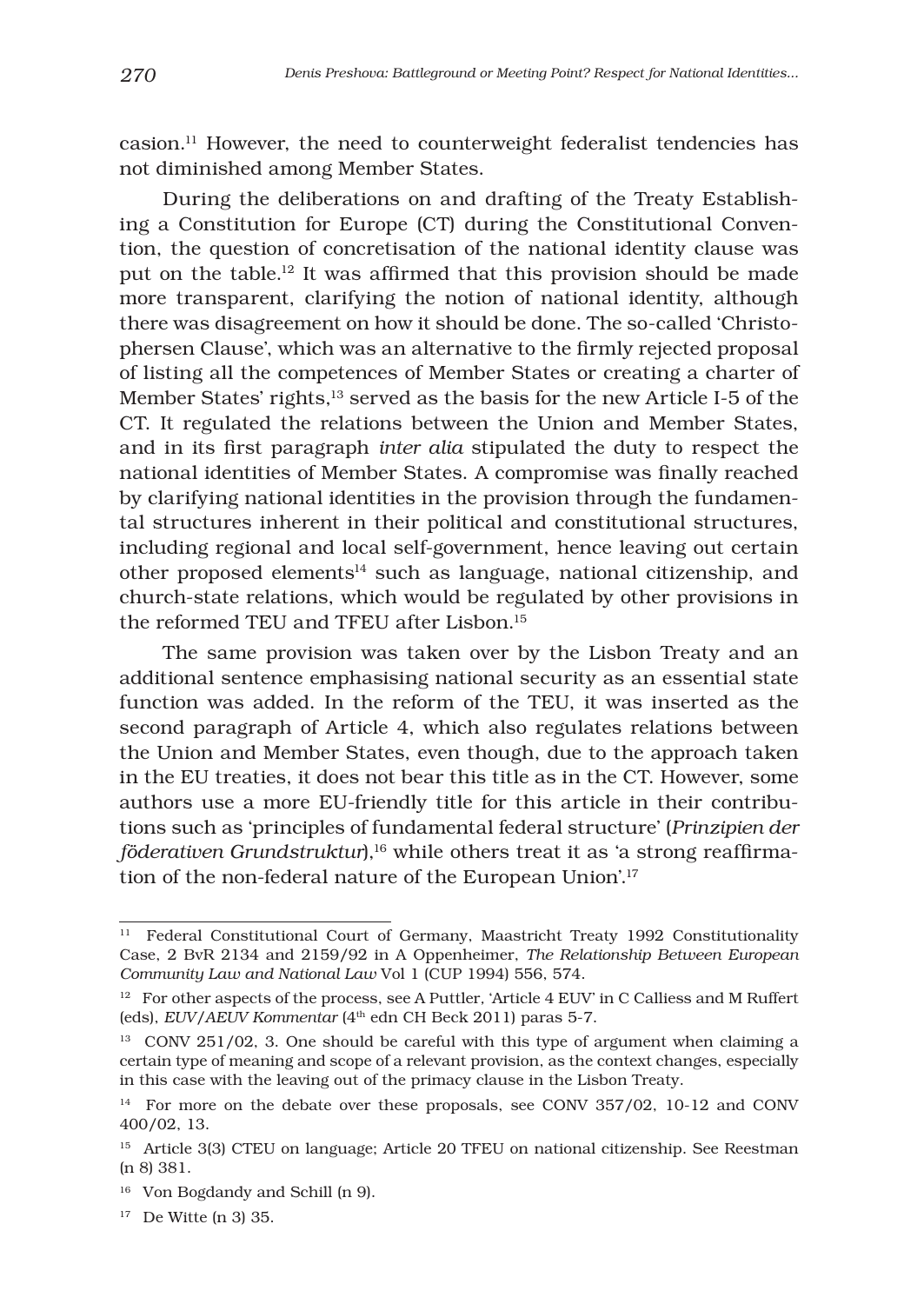### *2.2 Textual and contextual analysis of the national identity clause (Article 4(2))*

Like many other provisions in the treaties, Article 4 is a multifaceted article that regulates relations between the Union and Member States. Consequently, besides the reaffirmation of the principle of the conferral of powers or the limited powers of the EU in the first paragraph<sup>18</sup> and the loyalty or fidelity principle with regard to the accomplishment and achievement of Treaty tasks, obligations and objectives in the third, Article 4 reserves the second paragraph for the three duties prescribed for Union institutions. The latter are often seen as central to the interpretation of Article 4, particularly as far as the relationship between Union law and national constitutions is concerned. The three basic duties of Union institutions set out by Article 4(2) are respect for the equality of Member States before the Treaties,<sup>19</sup> and respect for national identities and essential state functions.20

Focusing on the national identity clause, without underestimating the importance of the other principles set forth in this article, one has to see how the wording of this provision should be interpreted in the light of textual and contextual analysis. It is only after reflections on how this provision could and should be interpreted that one can turn to the recent case law of both constitutional courts and the ECJ.

#### *2.2.1 The meaning and scope of the national identity clause: a textual analysis*

The need for concretisation of the national identity clause proved to be necessary because of the vagueness and ambiguity of national identity as a notion in terms of its understanding under Article F(1) TM and later Article 6(3) TA.<sup>21</sup> Just as the components of this notion, namely 'nation' and 'identity', elude attempts to delimit them from other notions

 $18$  Article 4(1) refers to Article 5, where the conferral of power principle is basically regulated, and restates the last sentence of Paragraph two. See J-C Piris, *The Lisbon Treaty: A Legal and Political Analysis* (CUP 2010) 84. See also CONV 375/02 in the context of the CT referring to the objective of Article I-5: 'The article would therefore not constitute a definition of Member State competence, thereby wrongly conveying the message that it is the Union that grants competence to the Member States, or that Union action may never impact on these fields'.

<sup>19</sup> G Amato and J Ziller, *The European Constitution* (Edward Elgar 2007) 108: 'This reference did not add anything new to the Union's institutional arrangements, though it did underscore the need to avoid an asymmetrical federalism. The definitive version of Article I-5 loses in elegance that which it gains in precision'. Compare Federal Constitutional Court of Germany, *Lisbon decision*, 2 *BvE* 2/08 of 30 June 2009 para 292, and also Piris (n 18) 85-86.

<sup>20</sup> Von Bogdandy and Schill (n 4).709.

 $21$  CONV 375/1/02 REV 1, 10.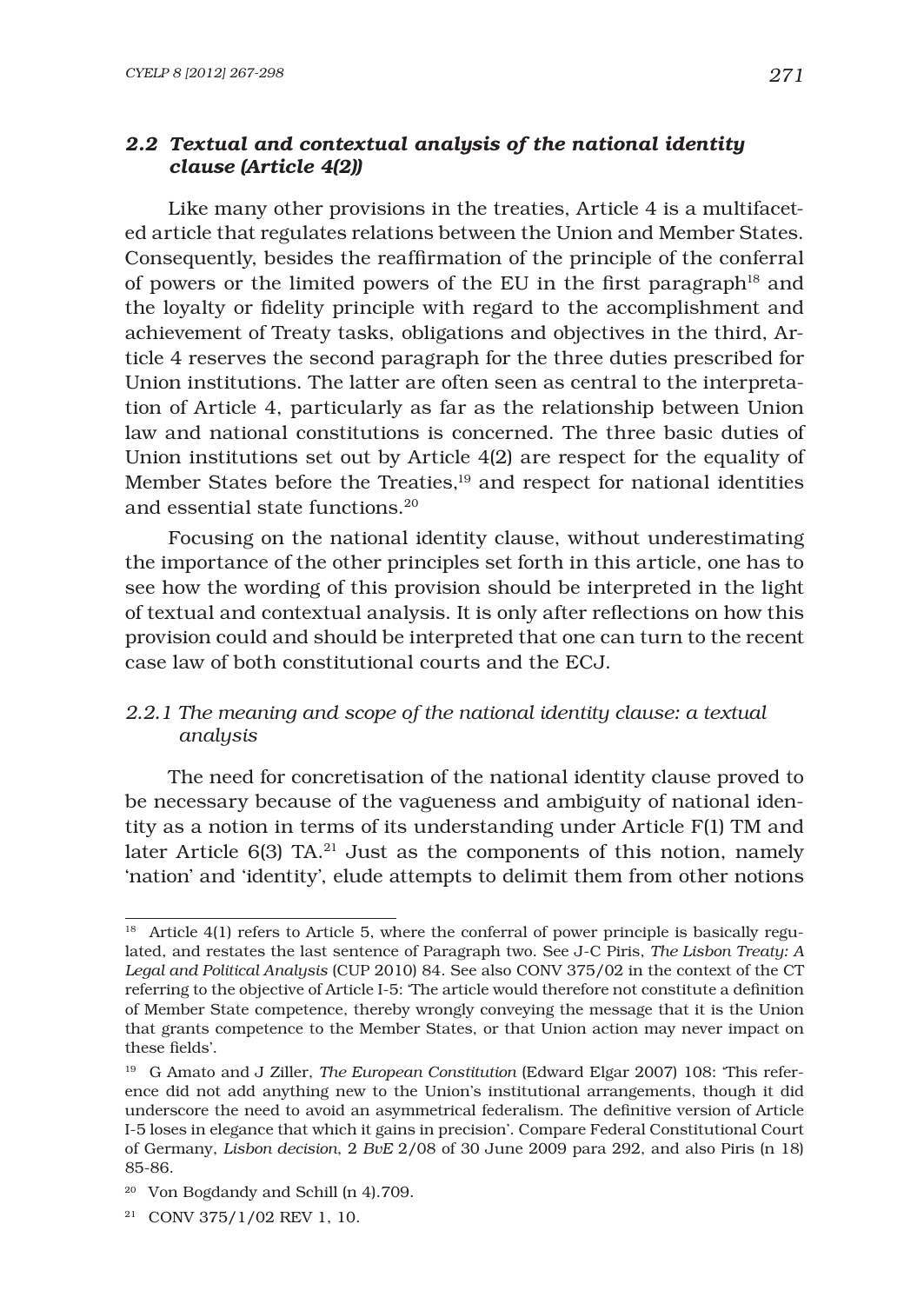and precisely define them, $22$  the same is true with the amorphous notion of national identity, which has practically made this provision obsolete. According to Reestman, '[under the] most common reading of national identity it is very hard, if not impossible to define with any measure of objectivity what the Union's duty to respect the national identity of its Member States entails.'23 It 'fans out in all directions' but least of all towards any relation to constitutional structures.<sup>24</sup> This common reading he refers to is more often associated with the social, cultural, political and even psychological aspects of national identity than with the legal comprehension of this notion.25 Due to its broadness and generality, it has served more as a political declaration than as a legal provision producing legal effect.

An additional problem with the wording of Article 6(3) was the use of the plural form of national identities in the English version,26 which might be equated more easily with the existence of multinational identities in countries rich in ethnic, religious or linguistic diversity. Thus, under such a construction, it was possible without further clarification of the notion of national identity, for cultural,<sup>27</sup> historical, political and other identities to be subsumed<sup>28</sup> within the provision. This would have opened the door to a situation where every national particularity and characteristic could have served as a reason for limitation on the exercise of Union powers.29

Therefore, the new Article 4(2) CTEU states that the national identities of Member States are inherent in their fundamental constitutional

 $22$  For more on the problem of defining identity and nation by providing explanations of the synchronic and disynchronic aspects of identity as well as the objective, both pre-state and state, and subjective elements of 'nation', see Reestman (n 8) 374-379 and von Bogdandy and Schill (n 4) 711-13.

<sup>23</sup> Reestman (n 8) 380.

<sup>24</sup> Reestman (n 8) 379, 376.

<sup>25</sup> H von der Groeben and J Schwarze (eds), *Vertrag über die Europäische Union und Vertrag*  zur Gründung der Europäischen Gemeinschaft, Band 1 Art 1-53 EUV (6<sup>th</sup> edn Nomos 2003). Para 201 states 'Nationale Identität bedeutet aber auch mehr als Verfassungsidentität. Über diese Mehr entscheidet der Mitgliedstaat selbst. Als Beispiel werden in diesen Zusammenhang Sport, Kultur und Bildung aber auch die interne Staatsorganisation, die Familienstrukturen und die sozialen Sicherungssysteme'. Von Bogdandy and Schill (n 4) 712, citing *Flaggenbeschimpfungs*-*Beschluss*, 'Nationale Identität meint dann gleichgerichtete psychische Vorgänge der Staatsbürger'.

<sup>26</sup> The German version uses 'nationale Identität' in the singular form.

<sup>27</sup> See C Strumpf 'Article 6' in J Schwarze (ed), *EU-Kommentar* (Nomos 2nd edn 2008) para 39. In the context of the working languages of EU Institutions, see Oppermann, Classen and Nettesheim (n 9) § 6 para 18.

<sup>28</sup> A Puttler 'Article 6' in C Callies and M Ruffert (eds), *Kommentar zu EU-Vertrag und EG-Vertrag* (2nd edn CH Beck 2002) para 213; Oppermann (n 9) § 11 para 885.

<sup>&</sup>lt;sup>29</sup> Besselink (n 10) 42-43.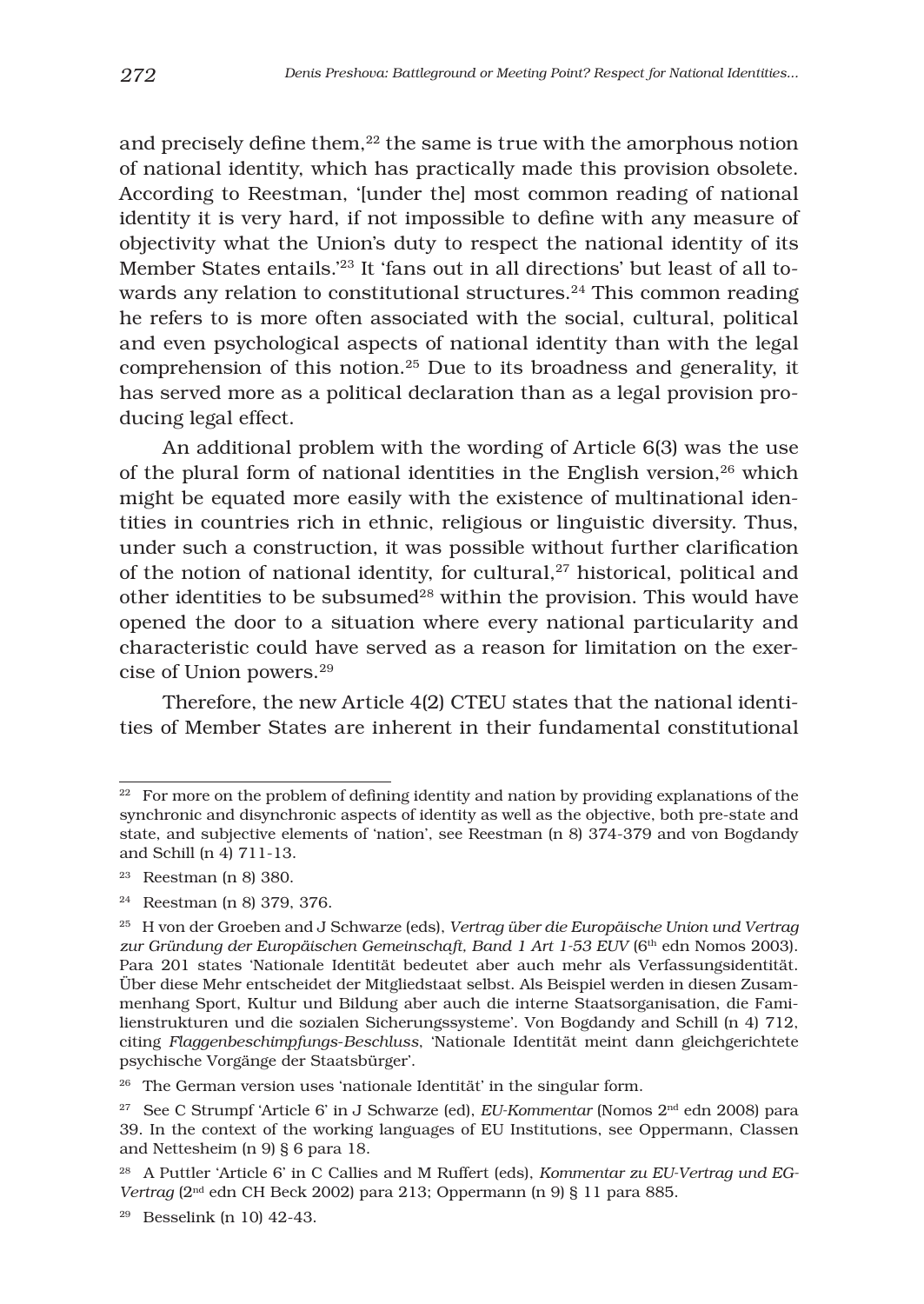and political structures, inclusive of regional and local self-government.30 In this sense, Article 4(2) CTEU has its basis in Article 6(3) TA and represents the clarification and concretisation and not the alteration of this provision. The emphasis on fundamental constitutional structures basically ties national identity firmly to constitutional identity and excludes cultural and other types of identity from the scope of this provision.31 The English version makes the case for this conclusion more strongly by using *inherent* instead of *fi nds its expression through* (*zum Ausdruck kommt*) in establishing the link between national identity and constitutional structures.32 It is only the fundamental values, the core of the constitutional identity, that are to be respected, and in this way a preconstitutional context and argument is avoided, something that might be implied by the latter expression. If the opposite was the case, every single issue could be connected to national identity. Such an understanding is also supported by the existence of a separate provision, Article 3(3) CTEU, which regulates respect for cultural and linguistic diversity $33$  and creates a duty for the Union itself, unlike Article 149(1) TEC, where such a duty of respect did not exist.<sup>34</sup>

Additionally, it is very important to determine the extent of the duty that is placed on EU institutions. Therefore, the notion of 'respect' should be examined. It is quite certain that this respect represents a legal obligation for the Union.35 According to von Bogdandy, the duty to respect national identity in Article 4(2) does not in any way imply an absolute protection or preservation of national identity,36 and accordingly does not imply the primacy of constitutional provisions regulating specific values

<sup>&</sup>lt;sup>30</sup> The Union shall respect the equality of Member States before the Treaties as well as their national identities, inherent in their fundamental structures, political and constitutional, inclusive of regional and local self-government.' CTEU <http://register.consilium. europa.eu/pdf/en/08/st06/st06655.en08.pdf> accessed 10 August 2012.

<sup>31</sup> Puttler (n 28) para 14; von Bogdandy and Schill (n 16) para 14; Besselink (n 10) 44. Compare R Geiger, 'Article 4 EUV' para 3 in R Geiger, D-E Khan and M Kotzur (eds), *EUV/ AEUV* (5<sup>th</sup> edn CH Beck 2010).

<sup>32</sup> A von Bogdandy and S Schill, 'Overcoming Absolute Primacy: Respect for National Identity under the Lisbon Treaty' (2011) 48 CLM Rev*,* 1427-1428; von Bogdandy and Schill (n 16) para 14.

<sup>33</sup> For the secondary role of cultural identity under Article 4(2) CTEU, see Besselink (n 10) 44.

<sup>&</sup>lt;sup>34</sup> '[R]especting the responsibility of the Member States for the content of teaching and the organization of education systems and their cultural and linguistic diversity', Art 149 TEC. See also Case C-160/03 *Kingdom of Spain v Eurojust* [2005] ECR I-2077, Opinion of AG Maduro, para 24. He refers to both Article 6 TEU and 149 TEC, thus showing that both of these articles regulate linguistic identity, ie diversity.

<sup>35</sup> Opinion of AG Maduro (n 34) para 33; Puttler (n 12) para 22.

<sup>36</sup> Compare Beutler 'Article 6' in von der Groeben and Schwarze (eds) (n 25) para 201: 'Sie [Die Achtung] nicht nur Respektierung, sondern vor allem auch Förderung der jeweiligen nationalen Identität'.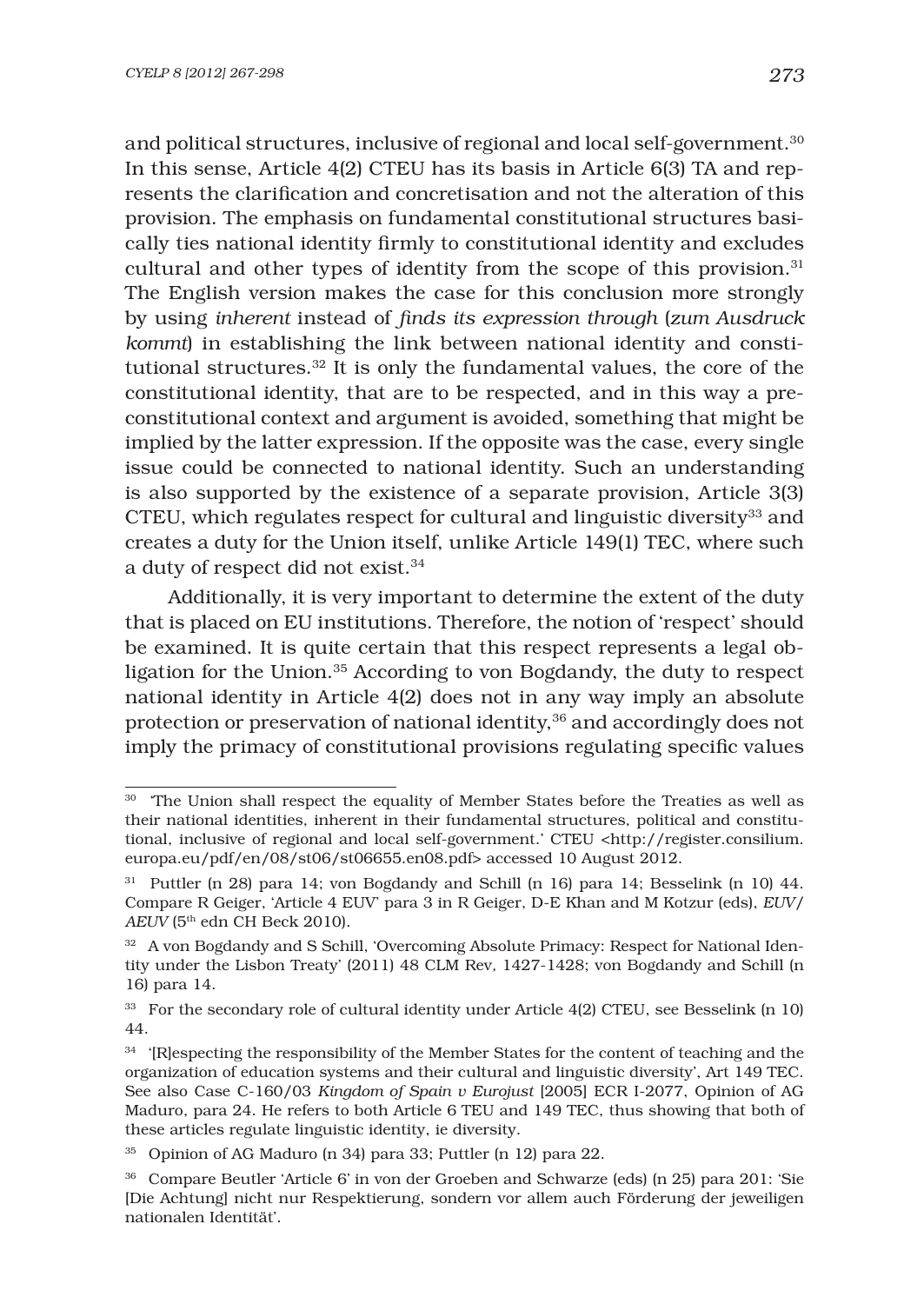over EU law as a matter of principle.37 Nevertheless, he states that it certainly represents a legal obligation for the Union. It envisages the need for balance under circumstances of conflict between the fundamental principles and values of the two legal orders and co-operation between the institutions of these orders.38 The way this balance is to be reached and co-operation achieved is, on the other hand, a matter of contention. Whether this is to be achieved through judicial means where either the ECJ or national constitutional courts will have the last word, each in its own realm, or whether it should be left to the political institutions, mainly at the national level, to decide upon is open for discussion. In contrast, Puttler argues that in the case of conflict between the national identity of Member States and the exercise of Union competences, the latter should yield. She thus argues that there is no room for any balancing and that the national identity clause can be invoked only in extreme situations.<sup>39</sup> As this relationship is one of the core issues raised with regard to the relationship between EU law and national law, it will be dealt with in more detail in the last part of this paper.

At the end of this section, two other points should be addressed as far as the wording of Article  $4(2)$  is concerned. The first point worth making is the referral to 'fundamental constitutional structures' instead of constitutional values in the national identity clause. Here, a narrow reading<sup>40</sup> of this provision might be possible due to the common understanding of the term structures, which is often related to the organisation and institutional design of the respective state whilst not including constitutional and political values.41 Even though it is true that these notions are not synonymous, which might lead to debate over the scope of the provision, there is almost a tacit consensus among scholars that constitutional values come within the meaning of the national identity clause.42 The same understanding is present in the decisions of both national constitutional courts and the ECJ.

In addition, as far as Article 4(2) is concerned, emphasis is most frequently put on fundamental constitutional structures, assuming a national dimension while somehow forgetting the second part concerning the clarification of national identity. Namely, regional and local selfgovernment in the Member States, which were not covered under Article

<sup>37</sup> Von Bogdandy and Schill (n 16) para 33.

<sup>38</sup> Von Bogdandy and Schill (n 4) 726, 731.

<sup>39</sup> Puttler (n 12) para 22.

<sup>40</sup> Compare Joined Cases C-428/06 to C-434/06 *Unión General de Trabajadores de La Rioja (UGT-Rioja) v Juntas Generales del Territorio Histórico de Vizcaya and Others* [2008] ECR I-6747, Opinion of AG Kokott, para 54.

<sup>41</sup> De Witte (n 3) 34.

<sup>42</sup> Von Bogdandy and Schill (n 16) para 28; Puttler (n 12) para 16.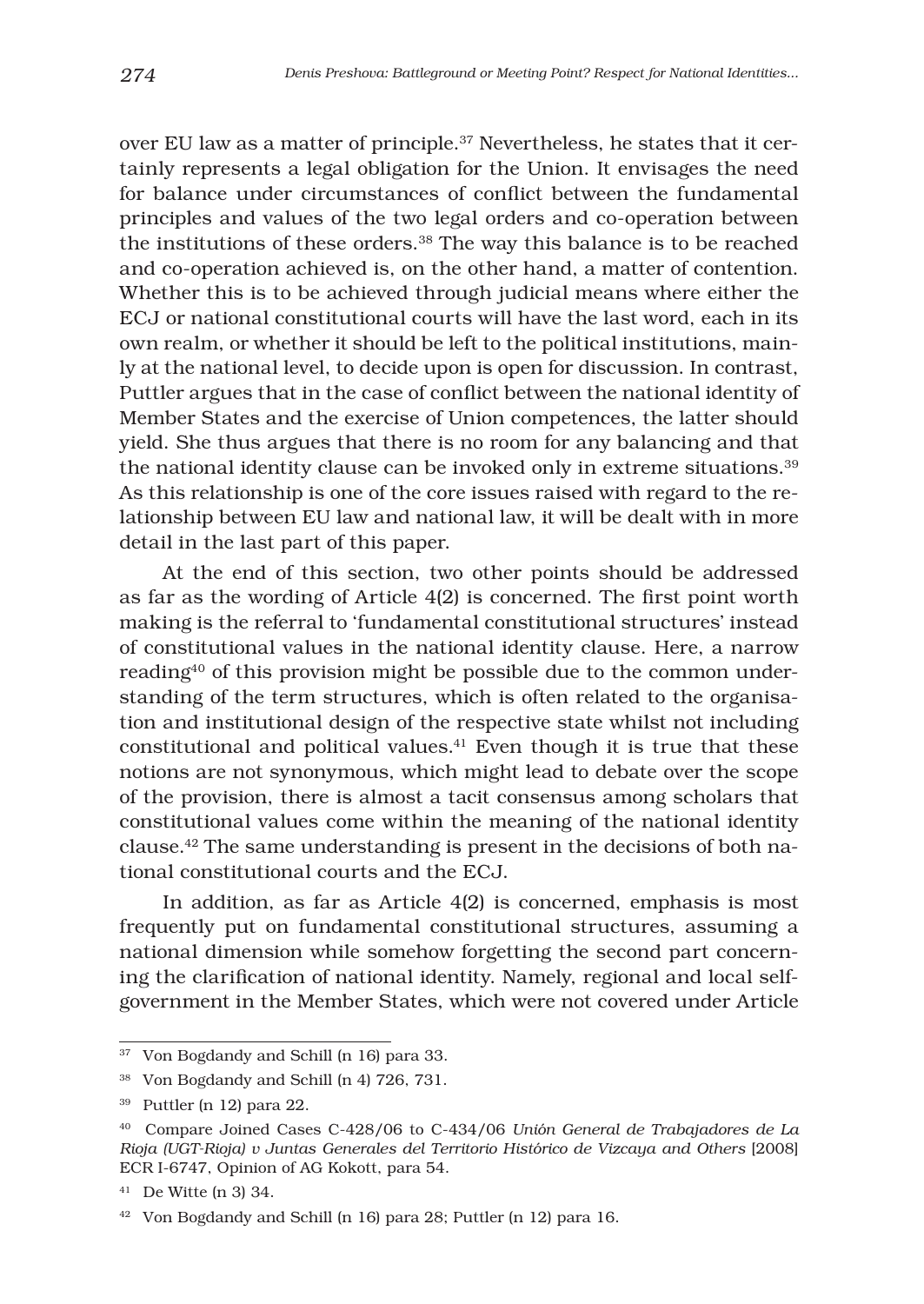6(3) TA,43 are recognised and included as part of the fundamental constitutional structures which they are normally part of as clarification of the national identity of Member States.44 Now, they not only fall within the scope of Article 4(2) but they, or to be more precise the Committee of the Regions, have been given the right to file actions for infringements of the subsidiarity principle by legislative acts of the Union before the ECJ under Article 263(3). Thus, the duty to respect regional and local structures is even more concrete on the side of the Union, bearing in mind that it has been reinforced by the inclusion of these structures within the subsidiarity principle.45 This does not alter the fact that regional and local authorities are only indirectly tied to national identity, that is, through the Member States and their constitutions in the light of EU law.46 This implies that certain specificities at regional and local level might not be incorporated within the scope of the provision.

#### *2.2.2 Article 4(2) and other Treaty provisions*

It is firmly established within the methods of legal interpretation that a provision cannot be analysed in isolation without any relation to other relevant provisions. This is even more so when complex legal texts are concerned, such as the EU Treaties. Therefore, Article 4(2) must be read, first of all, in the context of Article 4 as a whole, and then in relation to other relevant articles such as Articles 2, 5, 7 and 3(3) TEU.

The national identity clause, when viewed in the light of the conferral of powers principle (Article 4(1) and Article 5(1) and (2) CTEU) in conjunction with the principles of subsidiarity<sup>47</sup> and proportionality  $48$ (Article  $5(3)$  and  $(4)$ ) and the fidelity clause (Article  $4(3)$ ), should be understood as representing the limits on the exercise of the EU's powers conferred on it by the Member States. As a matter of fact, even Article 6(3) TA has been understood by some authors in the same way, regardless of the positioning and usage of this provision prior to the Lisbon Treaty.49 Union institutions have a duty to respect the national identity inferred in the phrase

<sup>43</sup> Puttler (n 28) para 216. See also Beutler (n 36) para 204, focusing on regional self-government.

<sup>44</sup> Amato and Ziller (n 19) 81; Case C-324/07 *Coditel Brabant SPRL v Commune d'Uccle and Région de Bruxelles-Capital* [2008] ECR I- 8457, Opinion of AG Trstenjak, para 85.

<sup>45</sup> Amato and Ziller (n 19) 190.

<sup>46</sup> This is best illustrated by the fact that local self-government is not part of the German constitutional identity embodied in Article 79(3), while regional self-government is. See Puttler (n 12) para 19.

<sup>47</sup> See Beutler (n 25) para.205 and Strumpf (n 27) para 38 in the context of Article 6(3) TA.

<sup>48</sup> Von Bogdandy and Schill, (n 16) para 33, put the emphasis on proportionality and do not refer to subsidiarity, while Puttler refers to both (n 12) para 10.

 $49$  Beutler (n 25) para 206.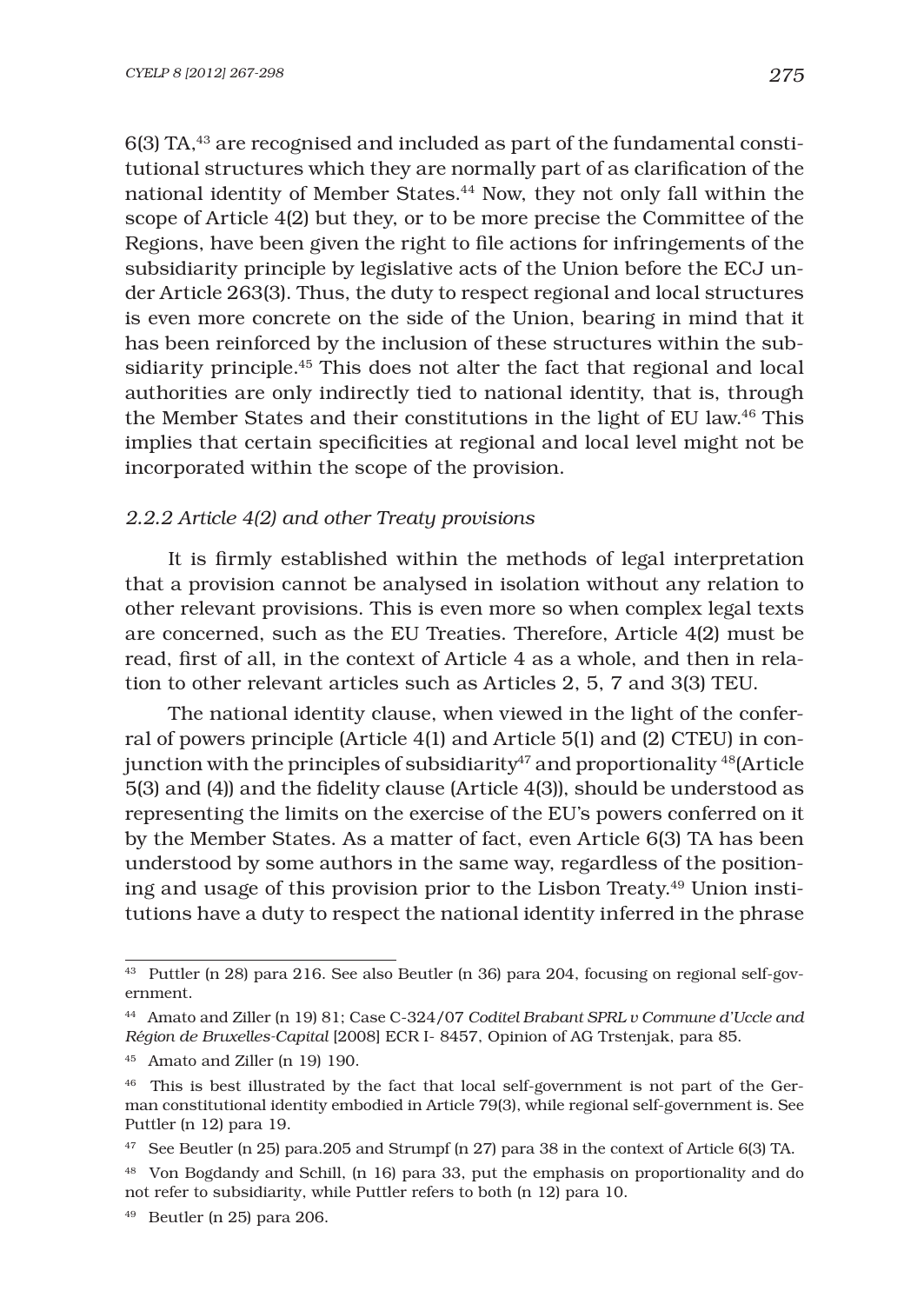'full mutual respect' and should not take actions that could jeopardise the fundamental political and constitutional structures of the Member States, which is implied by Article 4(3) CTEU subparagraph 1.50 Such a reading is also justified by the positioning of the national identity clause in Paragraph 2 before the fidelity principle, which is regulated in Paragraph 3 of Article 4. A different reading of this relationship would make the national identity clause redundant. Thus, it can be inferred that the Treaty in this way qualifies the fidelity principle through the protection of the national identities of the Member States.<sup>51</sup>

In addition, the reason for the first paragraph being inserted in Article 4, which emphasises the residual powers of the Member States, and also the ordering of the paragraphs in this article could be interpreted as having the intention of showing that the external limit on the exercise of the Union's conferred powers are the fundamental constitutional structures of the Member States. This is also why the delimitation of powers between the Union and the Member States was discussed together with Article I-5 during the Constitutional Convention.52

On the other hand, limitation on the exercise of the conferred powers of the Union cannot run counter to the values of the EU listed in Article 2 TEU, which are basically common to the Member States and serve as the main condition under Article 49 for membership of the EU.53 If the interpretation of national identity runs counter to the basic values of the EU, then action on the suspension of voting rights under Article 7 TEU could be taken.54 This position opens the door for the ECJ to assess national identity in the light of EU law, ie the values set out in the TEU, which has not been enthusiastically welcomed by national constitutional courts. However, the interpretation suggested here is one that envisions control over the outer limit of EU law, ie Article 2 CTEU, as in the opposite case the ECJ would be projecting EU values, interpreted by the Court itself, on national identity and in essence asserting the absolute primacy of EU law as declared in established case law.

The abstract textual and contextual argumentation connected to the interpretation and understanding of the national identity clause is made more tangible with an examination of the case law of national constitutional courts and the ECJ in the next section. Despite being tan-

<sup>50 &#</sup>x27;Pursuant to the principle of sincere cooperation, the Union and the Member States shall, in *full mutual respect*, assist each other in carrying out tasks which flow from the Treaties' (emphasis added).

<sup>51</sup> Puttler (n 12) para 10.

<sup>52</sup> Puttler (n 12) para 14.

<sup>53</sup> In the context of Article 6(1) and (3) TA, see Beutler (n 25) para 205.

<sup>54</sup> Von Bogdandy and Schill (n 4) 715. See also Puttler (n 28) para 218.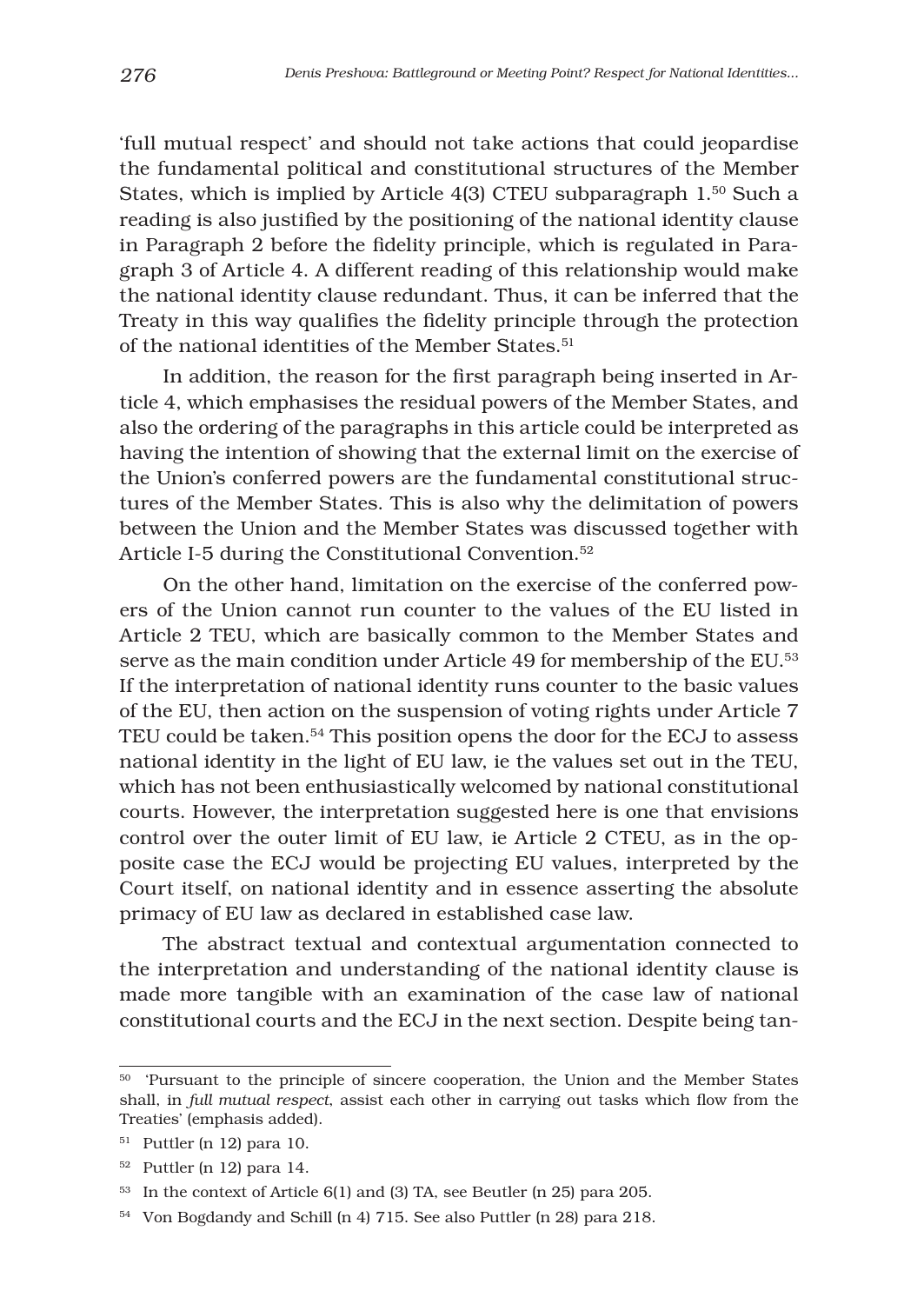gible, they nevertheless remain complex and without a firm conclusion concerning their future impact.

# 3 The national identity clause in the case law of national constitutional courts and the ECJ

In the previous section, Article 4(2) was discussed through a textual and contextual analysis which sheds some light on the whole issue, thus making such arguments only supplementary, but which does not answer certain very important questions. Namely, who is to decide upon the content of national identity, and who is to monitor the conformity of EU legislative acts and actions with national identity? The answers to these questions show that in essence there is an inherent need placed within the framework of this provision for co-operation between the two legal orders, represented by the highest judicial instances, in order for this provision to play a constructive role. However, there seem to be certain limits on the achievement of this co-operation.

# 3.1 The definition of national identity in national constitutional *court case law*<sup>55</sup>

## *3.1.1 National identity as constitutional identity*

It has been firmly established that constitutional courts are best placed to define the content of national identity as referred to in Article 4(2) CTEU.56 Only these institutions can authoritatively determine the true meaning and scope of the relevant constitutional provisions regulating the fundamental values and principles of constitutional identity. Accordingly, as the establishment of the meaning and scope of national identity would involve the interpretation of national law, the ECJ under Article 19 CTEU lacks the jurisdiction to rule upon such cases. It is certain, though, that the latter cannot be perceived in absolute terms, as the application of the national identity clause has its own limits within EU law as seen in Article 2 TEU.

Even though almost every European constitution contains a provision that declares, regulates or at least alludes to the core elements of constitutional identity, the association of national identity in the sense of

<sup>55</sup> The focus here is on constitutional courts due to concern for the length of the paper. There is also the respective case law of high courts with constitutional jurisdiction in other Member States, which should not be underestimated and which should be taken into consideration, eg Belgium, Denmark, Estonia, Ireland, etc.

<sup>56</sup> Case C-213/07, *Michaniki AE v Ethniko Simvoulio Radiotileorasis* [2008] ECR I-9999 Opinion of AG Maduro, para 30; Case C-53/04, *Cristiano Marrosu and Gianluca Sardino v Aziedna Ospidaliera Ospedale* [2006] ECR I-7213, Opinion of AG Maduro, para 40. See also von Bogdandy and Schill (n 4).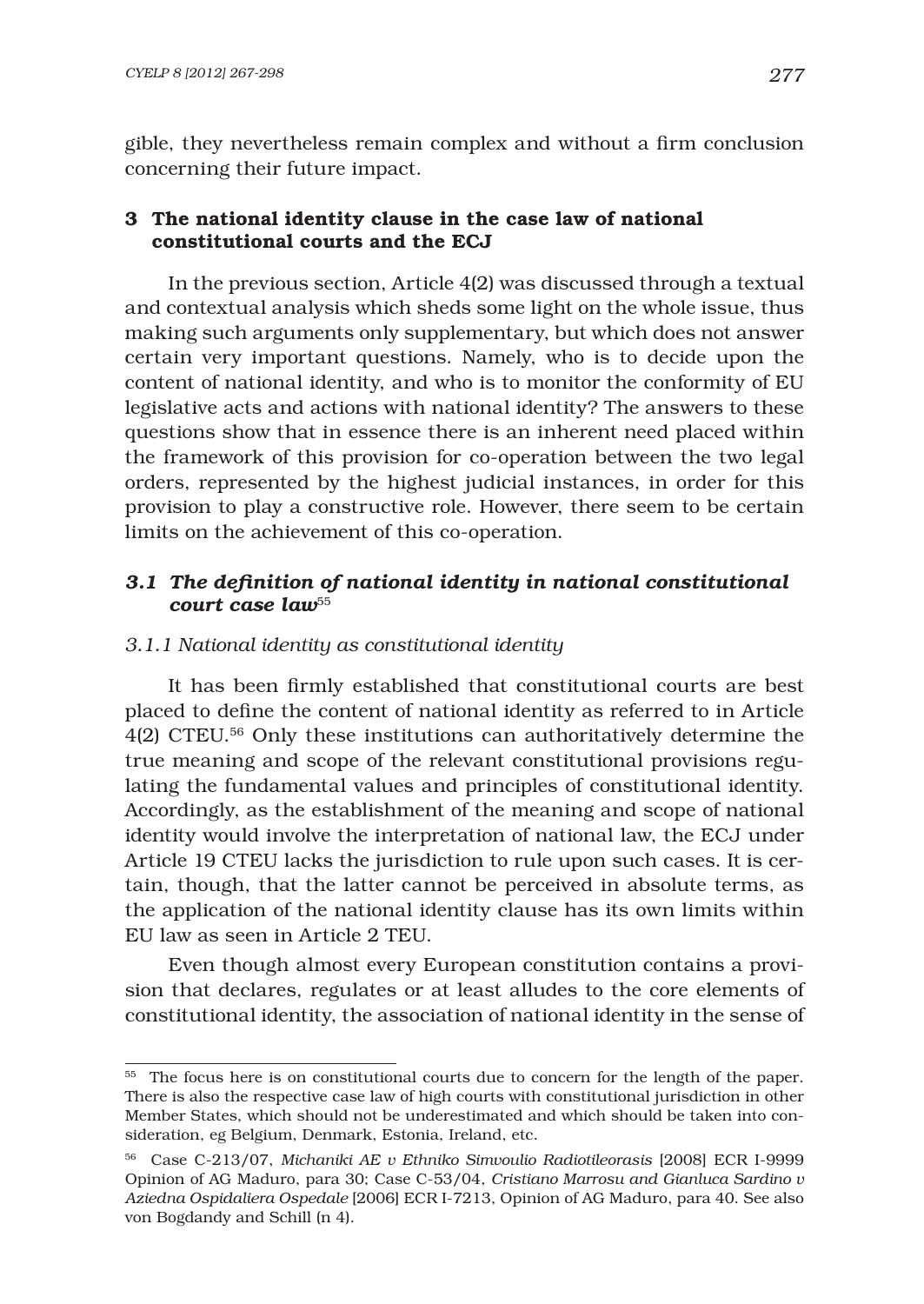Article 4(2) CTEU with these provisions has been a recent development. As a matter of fact, it has only been the Federal Constitutional Court of Germany (FCC) that has so far directly established a link between the national identity clause and constitutional identity as envisaged in Article 79(3) of the German Basic Law (GG). Other constitutional courts either have not had the opportunity to establish this link or have missed the first opportunity to do so.

Be that as it may, one should not draw the wrong conclusion that constitutional identity has not played a substantial role in cases involving both primary and secondary EU law. The notion of national or constitutional identity is not alien to national constitutional courts in cases dealing with EU law. In the past, they invoked constitutional provisions that expressed the core values of constitutional identity in order to resist, in a more abstract and preventive manner, the excessive exercise of Union competences and the absolute primacy of EC/EU law.

Like every other discussion on the relationship between national constitutions and EU law, one has to begin with the already well-known case law of the constitutional courts of Germany and Italy, which some authors claim have shaped the national identity clause.<sup>57</sup>

In the early 1970s, the FCC started writing the first concrete chapter on the relationship between national constitutional and EU law, which significantly influenced the future development of this never-ending story. In *Solnage I*, the Court reasoned that 'it [Article 24 GG] does not open the way to amending the basic structure of the Basic Law, which forms the basis of its identity, without a formal amendment to the Basic Law, that is, it does not open any such way through legislation of the interstate institution.'58

This view has been affirmed and furthered along the line in the subsequent case law, in the first place by *Solange II*<sup>59</sup> and the Maastricht Decision, which referred to Article F(1) of the Treaty of Maastricht in the context of subsidiarity, proportionality and the conferral of powers. $60$ Most significantly, the value of constitutional identity in the light of Ar-

<sup>57</sup> Reestman (n 8) 380.

<sup>58</sup> Federal Constitutional Court of Germany, *Solange I*, 2 BvL 52/71 of 29 May 1974, *Decisions of the Bundesverfassungsgericht, Federal Republic of Germany: International Law and Law of the European Communities 1952-1989*, 275.

<sup>59</sup> Federal Constitutional Court of Germany, *Solange II*, 2 BvR 197/83 of 22 October 1986, *Decisions of the Bundesverfassungsgericht, Federal Republic of Germany: International Law and Law of the European Communities 1952-1989*, 625.

<sup>60</sup> Federal Constitutional Court of Germany, *Maastricht Treaty 1992 Constitutionality Case*, 2 BvR 2134 and 2159/92, in Oppenheimer (n 11) 556, 574. For more on these three cases, see FC Mayer, 'The European Constitution and the Courts', in A Von Bogdandy and J Bast (eds), *Principles of European Constitutional Law* (Hart 2006) 295-300.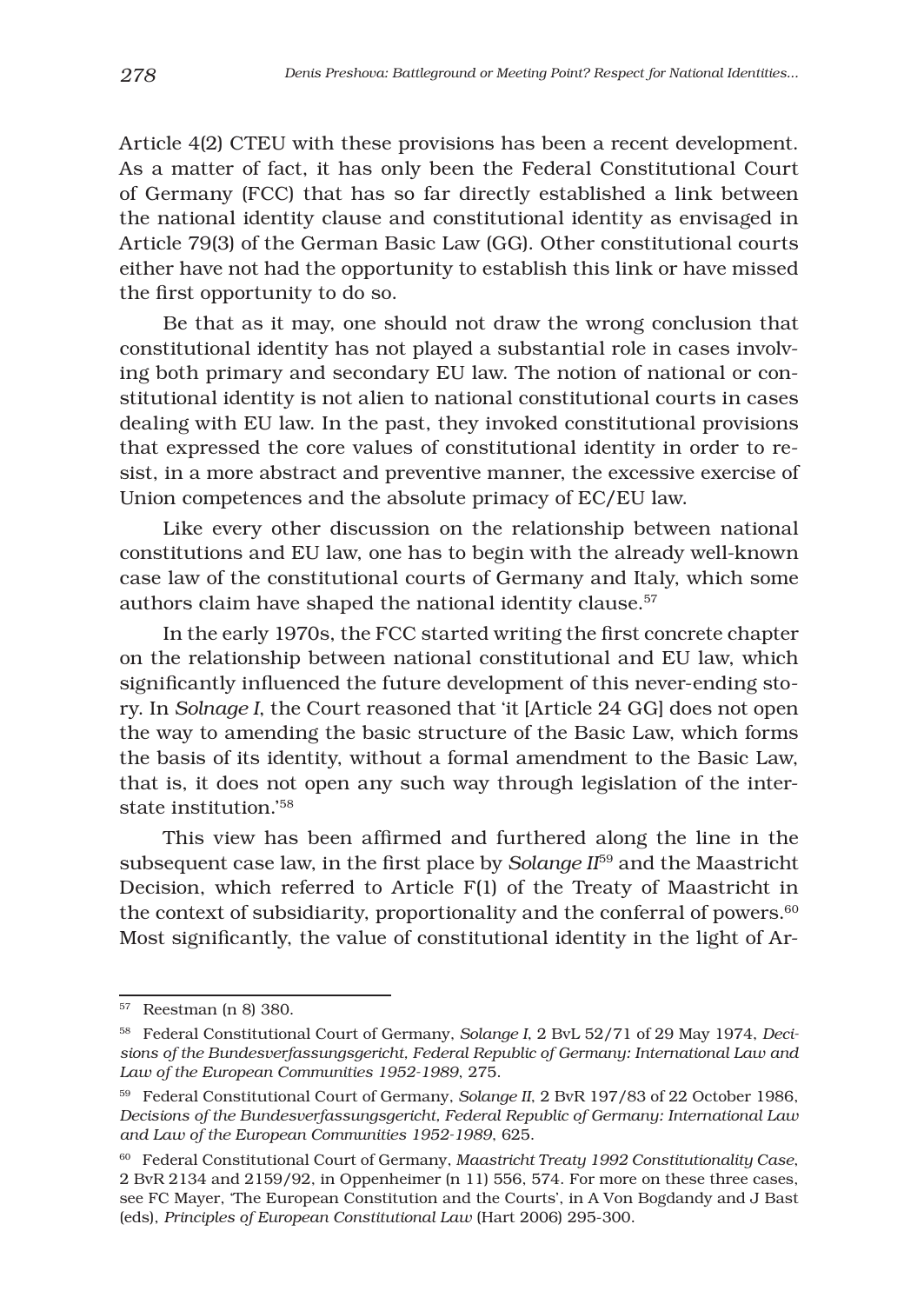ticle 4(2) TEU has been emphasised and contextualised in the Lisbon decision.

The Italian Constitutional Court (ICC), at almost the same time, formed its counter-limits (*controlimiti*) doctrine, which puts limits on the primacy of EU law by implying constitutional identity. In the *Frontini* case, $61$  the ICC made clear that EC powers or the exercise thereof could not in any case 'violate [the] fundamental principles of our [Italian] constitutional order or the inalienable rights of man'. In the case of violation, which according to this court is quite unlikely to occur, the ICC has the competence to review the acts or actions of EU institutions. The ICC has affirmed this standard in two other landmark cases, *Granital<sup>62</sup>* and *Fragd*,<sup>63</sup> but to date has neither precisely defined what this abstract formulation stands for nor which principles and values it entails, and neither has it applied it to EU law.

The French Constitutional Council (CC) has also been busy in recent years on this issue. Its initial wording of 'an express contrary provision of the Constitution' that would justify disobedience towards a secondary EC law, $64$  was changed to a 'rule or principle inherent to the constitutional identity of France, except when the constituting power consents thereto [to the application of the EU act]'65 as a limit on the application of the same source of law. However, the idea behind it remains the same, embodied in the doctrine of *réserve de constitutionnalité*, ie the acceptance of the primacy of EU law within certain constitutional limits.*<sup>66</sup>*

Nevertheless, the decisions of the CC and the Spanish Constitutional Tribunal (SCT), where views were shared between the two institutions on the meaning of the then Article I-5 CT with regard to Article

<sup>61</sup> ICC, *Frontini v Ministero delle Finanze* of 27 December 1973, in Oppenheimer (n 11) 640.

<sup>62</sup> ICC, *Spa Granital v Amministrazione delle Finanze dello Stato* of 8 June 1984, in Oppenheimer (n 11) 651.

<sup>63</sup> ICC, *Fragd v Amministrazione delle Finanze* of 21 April 1989, in Oppenheimer (n 11) 657.

<sup>&</sup>lt;sup>64</sup> When the constitutionality of primary law is at stake, then the phrase used by the Council that represents its standard of control in the process of ratification, is for the commitments taken by the treaties not to 'call into question constitutionally guaranteed rights and freedoms or adversely affect the fundamental conditions of the exercising of national sovereignty'. See French Constitutional Council *Decision No 2004-505 DC* of 19 November 2004, para 7 and also *Decision No 2007-560 DC* of 20 December 2007, para 9.

<sup>&</sup>lt;sup>65</sup> For more on the provisions which are specific to France and thus part of its constitutional identity, see Reestman (n 8 ), 388. Here, a note should be made on a possible area of conflict regarding the policy, or better said lack of any, on respect and recognition of racial and ethnic minorities in France and the values of the Union envisaged in Article 2 CTEU, which also includes respect for the rights of persons belonging to minorities.

<sup>66</sup> X Groussot, 'Supr[i]macy à la Française: Another French Exception?' (2008) 27 Yearbook on European Law, 89, 105-107.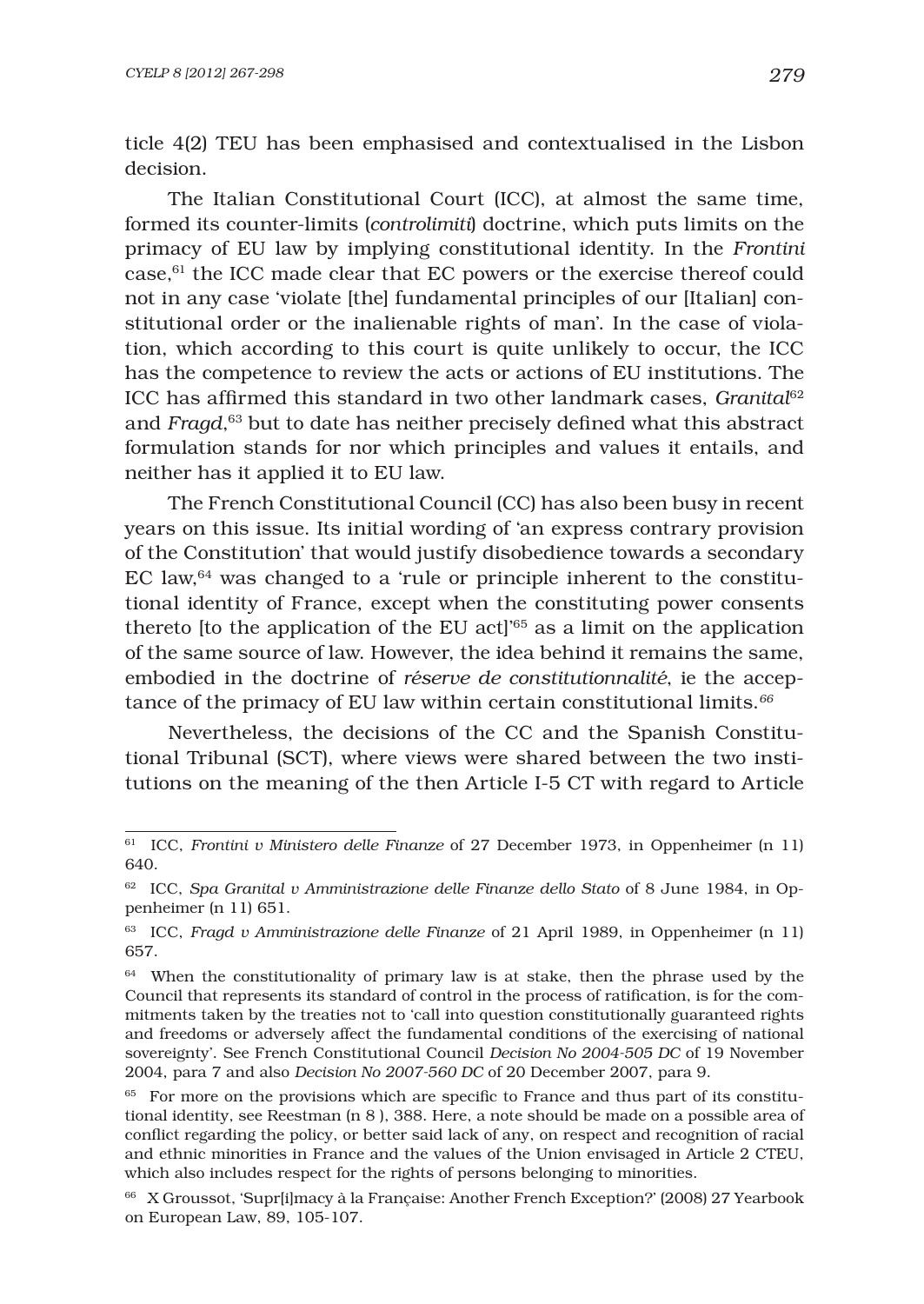I-6 CT, the primacy clause, are crucial for the greater awareness and significance of the national identity clause not only in France and Spain but also beyond. It was stated that the relation and positioning of the two provisions is a clear sign that national identity represents the limit to the primacy of EU law over national constitutions, and this is why they did not find the primacy clause to be in conflict with the constitution, since it did not alter the scope of the already existing doctrine.<sup>67</sup>

Since 2004, on the other hand, the pattern created by the FCC and ICC, and now cautiously applied by the CC, has been followed by the other constitutional courts of the new Member States, which has led Sadurski to name this trend 'Solange Chapter 3'.68 However, this trend has been characterised by an interesting and noteworthy paradox. While in the period prior to accession to the EU these states put a lot of effort into promoting the integration process as the only path for their further democratisation, after accession they have set limits on EU law rooted in constitutional provisions declaring the democratic character of the state based on the rule of law.69

The Czech Constitutional Court (CCC) is an interesting example when it comes to discussing the national identity clause. Following an already settled case law, beginning with the Sugar Quota case, $70$  the CCC's first decision dealing with EU matters in which the threshold was set, the CCC in its *Lisbon I* decision stated that the application of Union law in the Czech Republic has its limits in the 'untouchable' material core of the constitution. The material core stems from the principles of the 'democratic state governed by the rule of law' of Articles 9(2) and 1(1) of the Constitution.71 In the follow-up to this decision, *Lisbon II*, it resisted pressure from applicants and firmly declined to list the nontransferable competences<sup>72</sup> or declare the elements of the material core of the constitution,73 which belies the idea of a fundamental resemblance

<sup>67</sup> French Constitutional Council, *Decision 2004-505 DC* Treaty Establishing a Constitution for Europe, paras 12-13; Spanish Constitutional Tribunal, Declaration on Establishing a Constitution for Europe, *DTC 001/2004*, para 4.

<sup>68</sup> W Sadurski, 'Solange, Chapter 3: Constitutional Courts in Central Europe - Democracy - European Union' 14(1) European Law Journal 1.

<sup>69</sup> Sadurski (n 68) 4; Polish Constitutional Tribunal, *Judgment K 18/04* of 11 May 2005; Hungarian Constitutional Court, Decision 17/2004 (V 25); Latvian Constitutional Court, *Case no 2008-35-01* of 7 April 2009.

<sup>70</sup> CCC, *Decision PL US 50/04* of 8 March 2006.

<sup>71</sup> CCC, Treaty of Lisbon I, *Decision PL US 19/08* of 26 November 2008, paras 85, 89, 94, 91, 93, 114.

<sup>72</sup> CCC, Treaty of Lisbon II, *Decision PL. US 29/09*, para 111.

<sup>73</sup> CCC (n 72) para 112.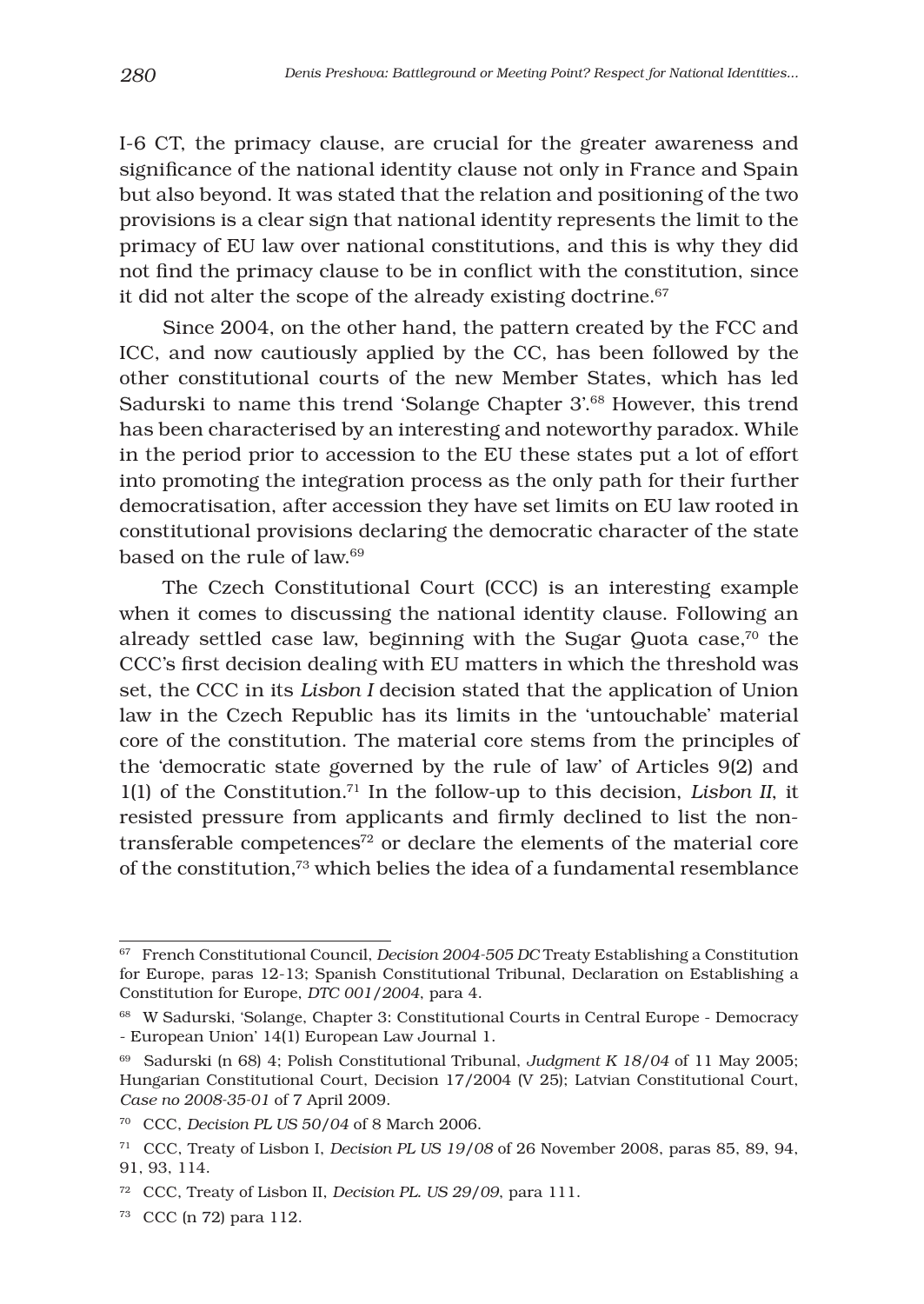to the FCC's case law.74 The logic behind the reasoning appears to be very sound and legitimate. The approach taken was to avoid the severe criticism that the FCC has received for its judicial activism in the Lisbon decision and *inter alia* for going too far with the definition and scope of constitutional identity and essential state functions. Therefore, the CCC justified this move by stating that if it had decided differently, it would have crossed the line of its competences and in that way encroached upon the decision-making powers of political bodies, because of which it would have unavoidably been labelled an activist court.75

The general overview of national constitutional court case law shows a relatively high level of convergence as far as Article 4(2) CTEU is concerned. However, a common understanding of the notion of constitutional identity is not very likely, regardless of the values and principles shared by these states and which are also inherent to the EU. Notwithstanding the absence in most cases of a direct referral and invocation of the national identity clause, the wording used by courts still seems to be in line with the national identity clause. Nevertheless, these institutions have left open the precise determination of the content of national or constitutional identity by using general and abstract formulations, frequently citing only the relevant constitutional provisions and in this sense providing themselves with a certain leeway in future cases.

#### *3.1.2 The Lisbon decision of the Federal Constitutional Court of Germany*

There are two main reasons why the Lisbon decision of the FCC is discussed separately from the case law of other national constitutional courts. First, the importance of this decision is undoubted as far as Article 4(2) CTEU is concerned. Second, there is the overall influence and importance of this institution in shaping the relationship between national constitutional and EU law.

Adhering and further developing the principles introduced in its previous decisions, the FCC in its Lisbon decision<sup>76</sup> clarified and contextualised the constitutional identity of Germany at both the constitutional and European level. Respecting the aforementioned continuity, the Court identified constitutional identity through Article  $23(1)$  GG<sup>77</sup> in

<sup>74</sup> See The Editors and J Komarek, 'The Czech Constitutional Court's Second Decision on the Lisbon Treaty of 3 November 2009', (2009) 5 European Constitutional Law Review 345.

<sup>75</sup> CCC (n 72). para. 113.

<sup>76</sup> Federal Constitutional Court, Lisbon Decision, *2 BvE 2/08* of 30 June 2009.

<sup>77 &#</sup>x27;With a view to establishing a united Europe, the Federal Republic of Germany shall participate in the development of [a] European Union that is committed to democratic, social, and federal principles, to the rule of law, and to the principle of subsidiarity, and that guarantees a level of protection of basic rights essentially comparable to that afforded by this Basic Law'.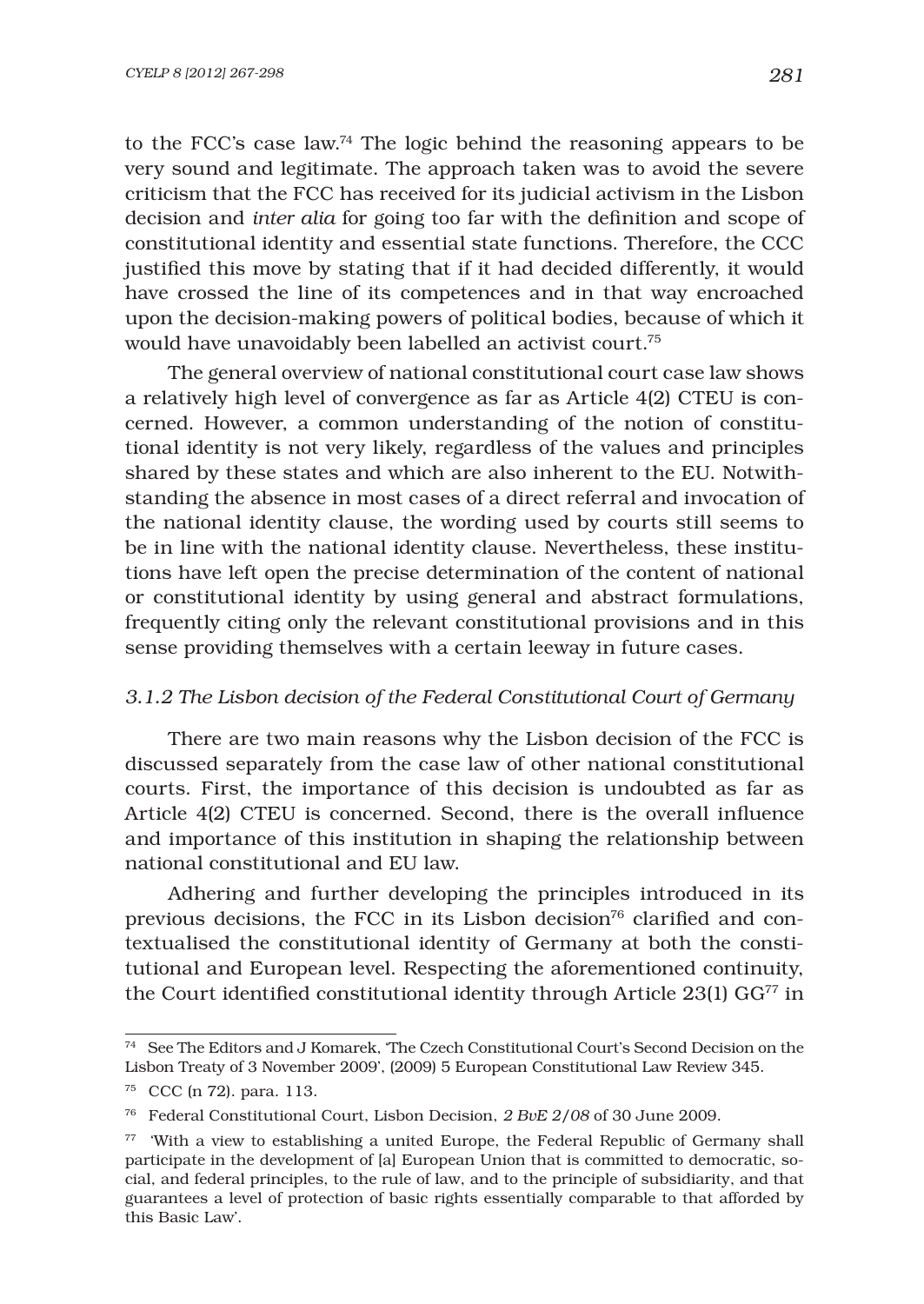conjunction with Article 79(3) GG,78 the so-called 'eternity clause', and accordingly its duty to protect and guarantee this identity, the 'identity review', hence adding a new avenue for a review of EU law. For this supplementation of the previous *Solange* and *ultra vires* review doctrines,79 it finds support not only in the GG but also in the CTEU, or more precisely Article 4(2), therefore concluding the mutuality of the obligation under both legal orders, which at the same time is in conformity with the principle of the openness of German law towards EU law and the loyalty clause.<sup>80</sup> Through this reasoning, the FCC established a direct link between the constitutional identity of Germany and the national identity clause in the CTEU.

However, it did not stop here but went further, discussing which competences and powers of the German state cannot be transferred to the Union under existing constitutional provisions, a point which led some scholars<sup>81</sup> to conclude that the notion of constitutional identity also includes certain other competences of the state enumerated in the Lisbon decision. $82$  On the other hand, the authors that noticed this issue criticised the Court's stance as being too far-reaching.83 Indeed, it is undeniably true that it is far-reaching, but only if it is read in such a way that directly relates the list of competences to constitutional identity as regulated in the Treaty. An alternative reading of the decision in

<sup>78</sup> Compare C Tomuschat, 'Lisbon - Terminal of the European Integration Process? The Judgment of the German Constitutional Court of 30 June 2009' (2010) *ZaöRV* Heft 2, 278, in which it is claimed that this provision has the aim of preventing anti-democratic forces taking power.

<sup>79</sup> See J Ziller, 'The German Constitutional Court's Friendliness towards European Law: On the Judgment of *Bundesverfassungsgericht* over the Ratification of the Treaty of Lisbon' (2010) 16(1) European Public Law 66-67.

<sup>80</sup> FCC (n 76) para 240 'In this respect, the guarantee of national constitutional identity under constitutional and under Union law go hand in hand in the European legal area' and para 235 'The obligation under European law to respect the constituent power of the Member States as the masters of the Treaties corresponds to the non-transferable identity of the constitution (Article 79.3 of the Basic Law), which is not open to integration in this respect. Within the boundaries of its competences, the Federal Constitutional Court must review, where necessary, whether these principles are adhered to'.

<sup>81</sup> Geiger (n 31) links constitutional identity with the powers enumerated in FCC (n 76) para 260. Also see Puttler (n 12) para 17.

<sup>&</sup>lt;sup>82</sup> FCC (n 76) para 252 'Particularly sensitive for the ability of a constitutional state to democratically shape itself are decisions on substantive and formal criminal law (1), on the disposition of the monopoly on the use of force by the police within the state and by the military towards the exterior (2), fundamental fiscal decisions on public revenue and public expenditure, the latter being particularly motivated, *inter alia*, by social policy considerations (3), decisions on the shaping of living conditions in a social state (4) and decisions of particular cultural importance, for example on family law, the school and education system and on dealing with religious communities (5).' See paras 253-260 where the court separately explains these five groups of decisions.

<sup>83</sup> Von Bogdandy and Schill (n 4) 724.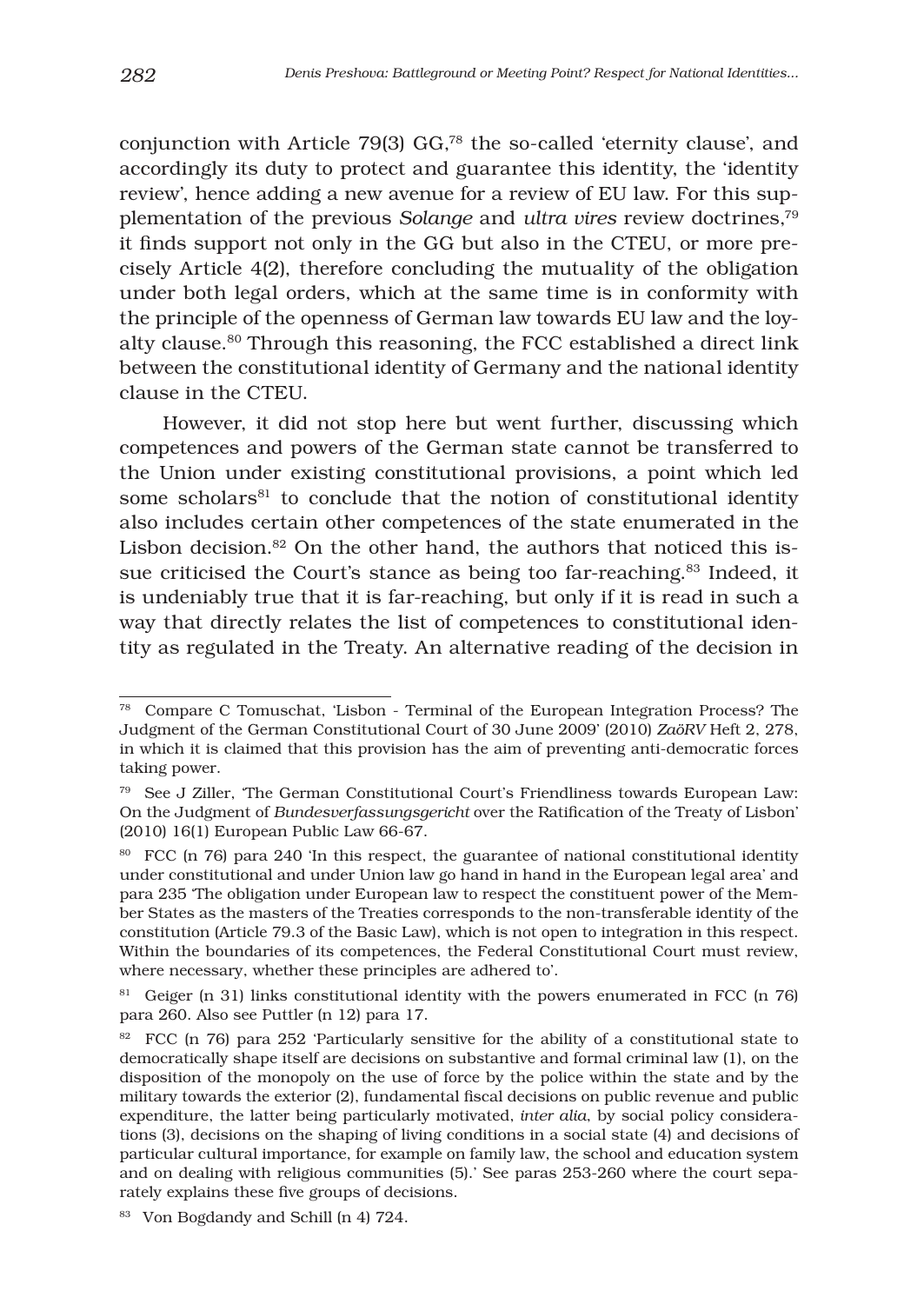this part seems to be more reasonable. Challenging the aforementioned interpretation of the FCC's reasoning, Reestman writes that the five domains of state power 'are, moreover, domains in which the chances of an encroachment of other principles belonging to the German constitutional identity seem particularly great' and 'they are closely connected to it [constitutional identity] via the principle of democracy'.84 It is also affirmed by Grimm that 'the list fulfils the function of [a] warning sign: touching these matters *implies* a danger to the identity of the Member States' (emphasis added).85 This view corresponds to the one expressed by the CCC in the Lisbon II decision, where it demarcated non-transferable competences from the elements of the material core,<sup>86</sup> and can also be traced in the wording of the FCC. Even though these competences are related to the democratic principle, by using the wording 'particularly sensitive for the ability of a constitutional state to democratically shape itself', it does not firmly establish them as an inherent part of the constitutional identity and in the light of Article 4(2) CTEU, they cannot be seen in every case as fundamental constitutional structures. It is in this sense that one also has to bear in mind the third duty regulated by Article 4(2), ie the duty to respect essential state functions in support of this interpretation.87 A relationship to the national identity clause is present. However, it does not mean that these two duties of the Union are identical. Essential state functions do not have to be in every case part of the fundamental constitutional structures of the Member States. This is even more so when one notices that the Court states that 'principle of democracy ... does not mean that a pre-determined number or certain types of sovereign rights should remain in the hands of the state'.88 That such a reading of the Lisbon decision is not just an isolated case is shown by two other cases dealing with EU matters that followed this decision. *Honeywell* and *Data Retention* showed the FCC's restraint and narrow application of the principles introduced or restated in the Lisbon decision.89

<sup>84</sup> Reestman (n 8) 386.

<sup>85</sup> D Grimm, 'Defending Sovereign Statehood against Transforming the European Union into a State' (2009) 5 *European Constitutional Law Review* 368.

<sup>86</sup> See *Lisbon II* paras 111 and 112. The second paragraph begins with the words '[f]or the same reason'.

<sup>&</sup>lt;sup>87</sup> Geiger (n 31) Art 4 EUV, para 4 referring to FCC, Lisbon (n 76) para 351 and the way the new EU powers should be exercised in future.

<sup>88</sup> FCC, *Lisbon* (n 76) para 248. See also Grimm (n 85) 368.

<sup>89</sup> FCC, *Honeywell* decision, 2 BvR 2661/06 of 6 July 2010 para 65. See M Mahlmann, 'The Politics of Constitutional Identity and its Legal Frame - the Ultra Vires Decision of the German Federal Constitutional Court' (2010) 11 German Law Journal 1407, 1410. *Data Retention* decision *1BvR 256/08, 1BvR 263/08, 1 BvR 586/08* of 2 March 2010. See A-B Kaiser, Case Note: 'German Data Retention Provisions Unconstitutional in their Present Form; Decision of 2 March 2010, NJW 2010' (2010) 6 European Constitutional Law Review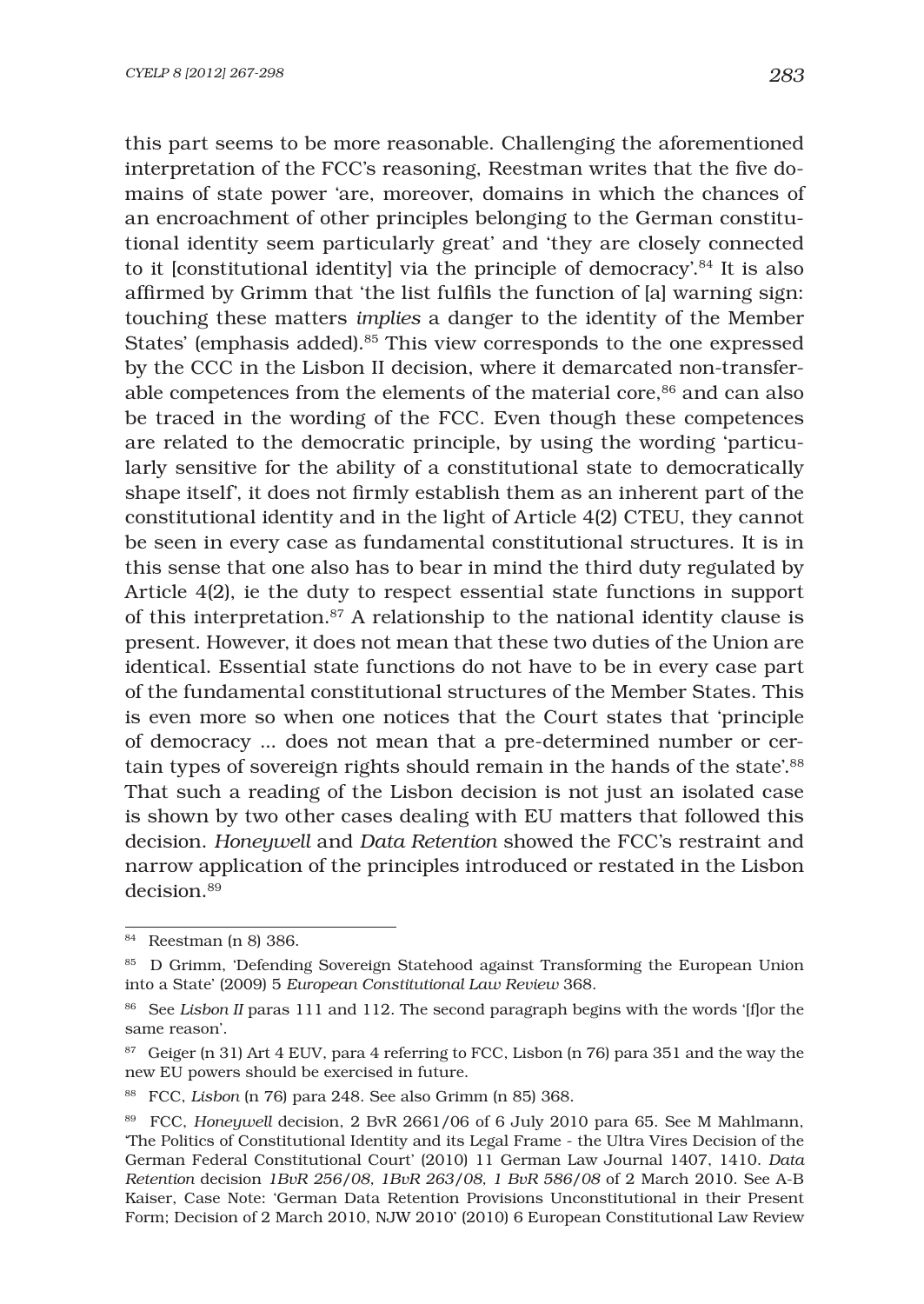Therefore, the FCC's case law, especially the Lisbon decision, under this interpretation might also be seen as part of a general tendency of national constitutional courts. The question that remains open is how far the FCC and other courts are willing and able to go, both in the light of their international obligations assumed through the EU treaties, which will also be reviewed by the ECJ, and their respective constitutional provisions. It appears to be evident from the number of cases that involve direct confrontation with EU law and the ECJ, and by the reasoning in the cases that a certain level of self-restraint is surely being applied.

#### *3.2 The ECJ and the national identity clause*

Perhaps Article 19 CTEU does not provide jurisdiction for the ECJ to determine the content of a specific national identity that is based primarily on the constitutional provisions of the Member States, but a total exclusion of any type of jurisdiction over issues connected with the national identity clause would be implausible.<sup>90</sup> In exercising its powers, the Court has to confirm that the respective structures of national identity do not infringe upon the values of the Union set forth in Article 2 CTEU. Accordingly, the relationship between the highest court instances of the two legal orders stemming from Article 4(2) CTEU is often characterised as a 'relationship of co-operation'.91 However, there is a dilemma about how this co-operation is to be realised under the present circumstances of friction and contradictory positions between the respective institutions.

## *3.2.1 The case law in the pre-Lisbon period*

The ECJ's case law does not have an impressive direct invocation of the national identity clause prior to the enactment of the Lisbon Treaty. National identity played only a secondary role. There is not a single judgement of the ECJ where the Court drew attention to the duty of Union organs to respect national identity as articulated first in Article  $6(3)$  TEU. In cases where Advocate Generals had previously invoked these provisions, the Court did not find it necessary to do the same.<sup>92</sup> However, the

<sup>503.</sup> In *Honeywell*, the FCC substantially qualified the scope of the *ultra vires* review, thus avoiding identity control. In *Data Retention*, it did not go too far on constitutional identity and identity control even though one might argue that there were strong grounds to do so or use an *ultra vires* review.

<sup>90</sup> Besselink (n 10) 45; von Bogdandy and Schill (n 4)*.*707*.*

<sup>91</sup> Besselink (n 10) 45, borrowing the wording of the FCC from the Maastricht decision (n 59). See more on this point in P Kirchhof, 'The Balance of Powers between National and European Institutions' (1999) 5(3) European Law Journal 225.

<sup>92</sup> *Michaniki* (n 56) Opinion of AG Maduro, para 30; *Marrosu*, Opinion of AG Maduro (n 56) para 40; *UGT-Rioja* (n 40) Opinion of AG Kokott, para 54; *Kingdom of Spain v Eurojust* (n 34) Opinion of AG Maduro, para 24.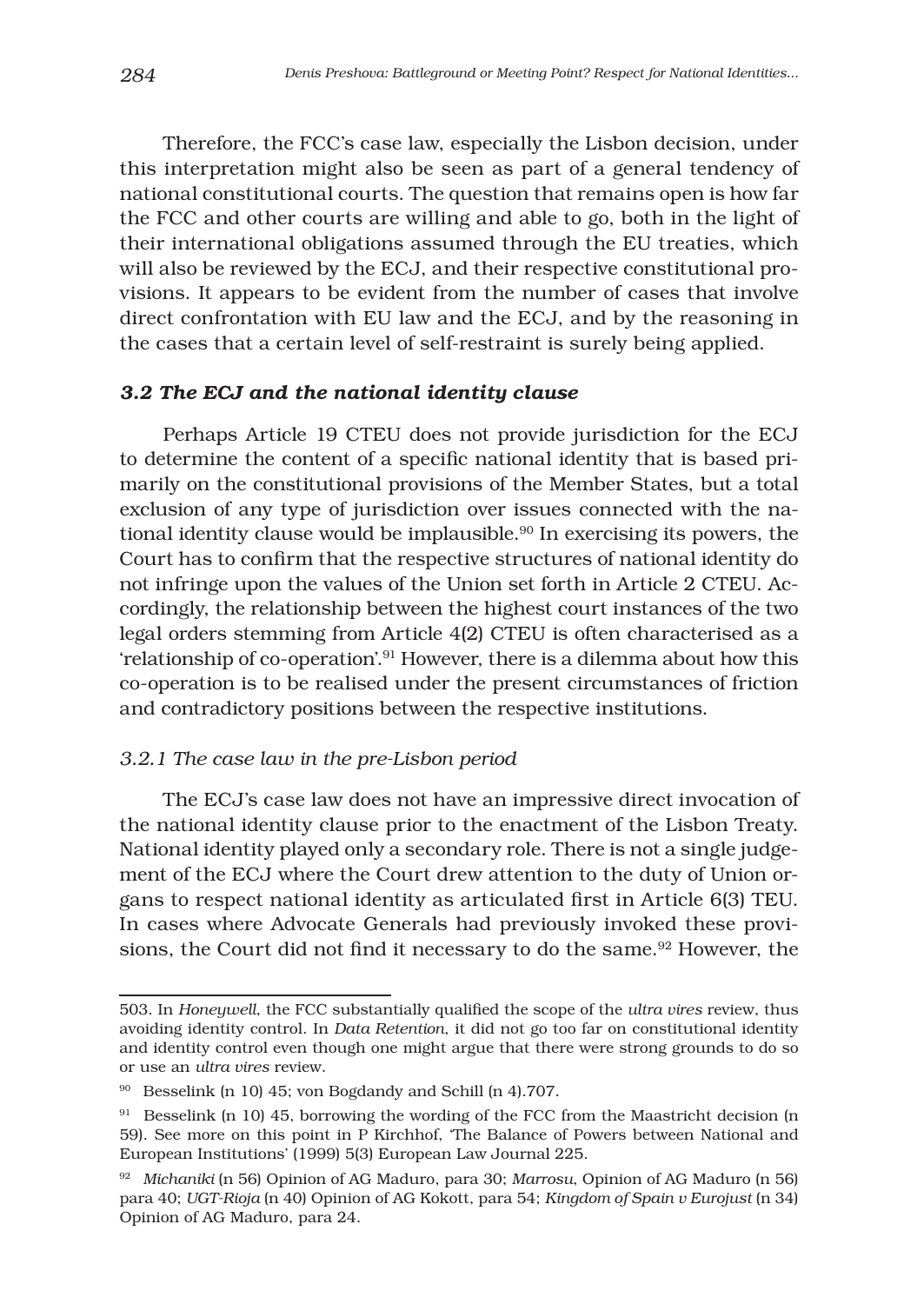Court, before the enactment of the Lisbon Treaty, implicitly, though only partly, recognised the Union's duty to respect the national identity of the Member States, this being different from recognising national identity as a legitimate aim, in *Commission v Luxembourg*. 93 Basically, it was only in cases involving deviations from the fundamental freedoms of the Member States justified by fundamental rights that the Court took into consideration specific constitutional provisions as interpreted by the national courts.

The first important case in this group is the *Omega* case. There are three main points from this case important for the issues at hand. In this case, dealing with derogation from the freedom to provide services based on the public policy of the protection of human dignity as regulated in the German Basic Law, (1) the ECJ held that the protection of fundamental rights constitutes a legitimate interest within the public policy of the Member States and justifies derogation from the fundamental freedoms of the EC. Restating on this point what had already been held by the ICC in *Fragd*, 94 the ECJ declared that the legitimate interest pursued does not have to correspond to a conception shared by all Member States. (2) The protection of fundamental rights as a public policy has to be interpreted strictly so that its scope cannot be determined unilaterally by each Member State without any control by Community institutions. $95(3)$  Lastly, adding to the previous points, the ECJ held that such derogation from fundamental freedoms can be justified only if it passed the proportionality test. It is precisely in this last point that it relied heavily on the assessment of the Federal Administrative Court of Germany, which can be interpreted as recognition of the exclusive jurisdiction of national courts to decide the content of constitutional identity, in this case fundamental rights, and for it to review this interpretation in the light of EC/EU law. The same logic was followed in later case law. The *Laval*96 and *Viking Line*97 cases are very illustrative in this regard.

<sup>93</sup> Case 473/93 *Commission v Luxembourg* [1996] ECR I-3207.

<sup>94</sup> *Fragd* (n 63) 657.

<sup>95</sup> Case C-36/02 *Omega Spielhallen- und Automatenaufstellungs-GmbH v Oberbürgermeisterin der Bundestadt Bonn* [2004] ECR I-9609 para 30. This strict interpretation according to the court entails that 'public policy may be relied on only if there is a genuine and sufficiently serious threat to a fundamental interest of society'. See also para 31.

<sup>96</sup> Case C-341/05 *Laval un Partneri Ltd v Svenska Byggnadsarbetareförbundet* [2007] ECR I-11767 paras 91-92.

<sup>97</sup> Case C-438/05 *International Transport Workers' Federation, Finish Seamen's Union v Viking Line ABP, OÜ Viking Line Eesti* [2007] ECR I-10779 paras 85-90. Paragraph 85 reads 'it must be pointed out that, even if it is ultimately for the national court, which has sole jurisdiction to assess the facts and interpret the national legislation, to determine whether and to what extent such collective action meets those requirements, the Court of Justice, which is called on to provide answers of use to the national court, may provide guidance, based on the file in the main proceedings and on the written and oral observations which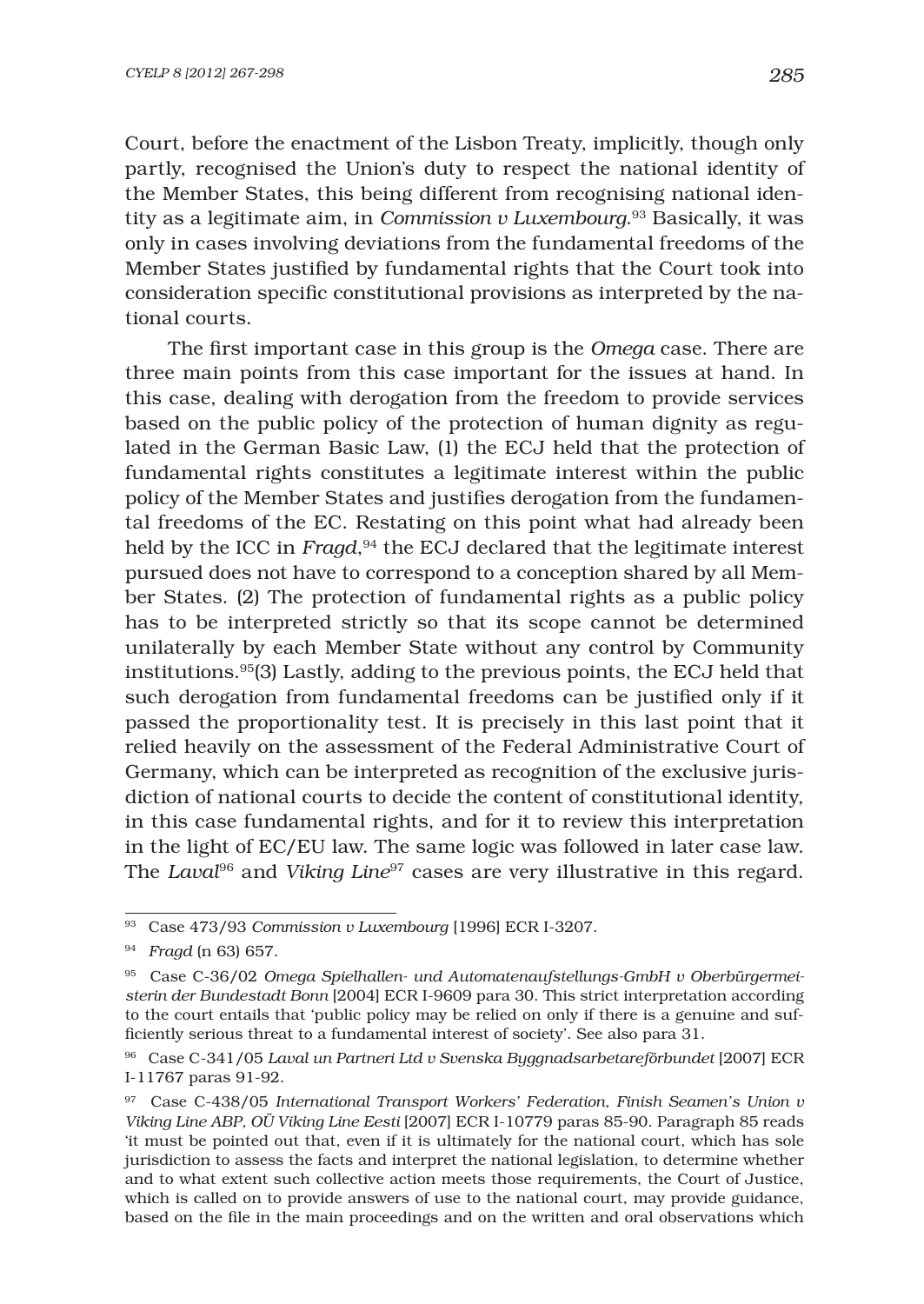In the latter, the ECJ clearly set out the roles of both the national courts and ECJ. Thus, it can be concluded that basically the ECJ leaves it to national courts to determine the proportionality of national acts, while providing guidance for this discretion.98

The common denominator in this group of cases is that they all balance between the fundamental freedoms of the EU and fundamental rights as regulated in national constitutions. Due to this fact, one cannot be too enthusiastic, as the ECJ has been following well-established practice, basically since the FCC *Solange I* decision, of respect for fundamental rights that are now also partly incorporated into the Treaties by the Charter on Fundamental Rights. Nevertheless, the degree of protection might turn out to be an issue, and at this point the national identity clause could play a role.

The crucial point of these cases is that the legal basis for allowing Members States to derogate from the application of EU law was found in provisions other than the national identity clause, namely Articles 39 and 46 TEC, or better said the latter were not read in conjunction with Article 6(3) TA. Maybe it seems that it does not really matter which of these provisions are invoked, as the legal consequences are the same and EU law is not applied to the situation at hand. However, the difference between them is that whereas provisions regulating exceptions in the application of fundamental freedoms is totally within the jurisdiction of the ECJ, Article 4(2), as clarified before, is not. Crucially, the latter provision 'clearly refers back to the Member States'.99 It is not to be inferred from this view that the ECJ should invoke only the national identity clause. This would not be sound, as Article 6(3) was not to be applied and interpreted by the ECJ under Article 46 TEU but rather affirmed the duty that it has under treaty provisions to respect the fundamental constitutional structures of the Member States as declared in their constitutions and interpreted by their national constitutional courts. Since the new national identity clause has entered into force only recently, it might be true that the ECJ will adapt to the new meaning of this clause, even though certain recent developments do not give rise to an unreserved optimism.

In contrast to previous cases, in *Michaniki*, <sup>100</sup> which involved the question of the (in)compatibility of a constitutional provision and an internal market directive*,* the ECJ did not follow the same approach, as the constitutional provision at stake was not of the same importance as the

have been submitted to it, in order to enable the national court to give judgment in the particular case before it.'

<sup>98</sup> See Groussot (n 66) 117.

<sup>99</sup> FC Mayer, 'Supremacy - Lost?', Walter Hallstein-Institut, Paper 2/06, 8 <http://www. whi-berlin.eu/documents/whi-paper0206.pdf> accessed 15 August 2012.

<sup>100</sup> *Michaniki* (n 56)*.*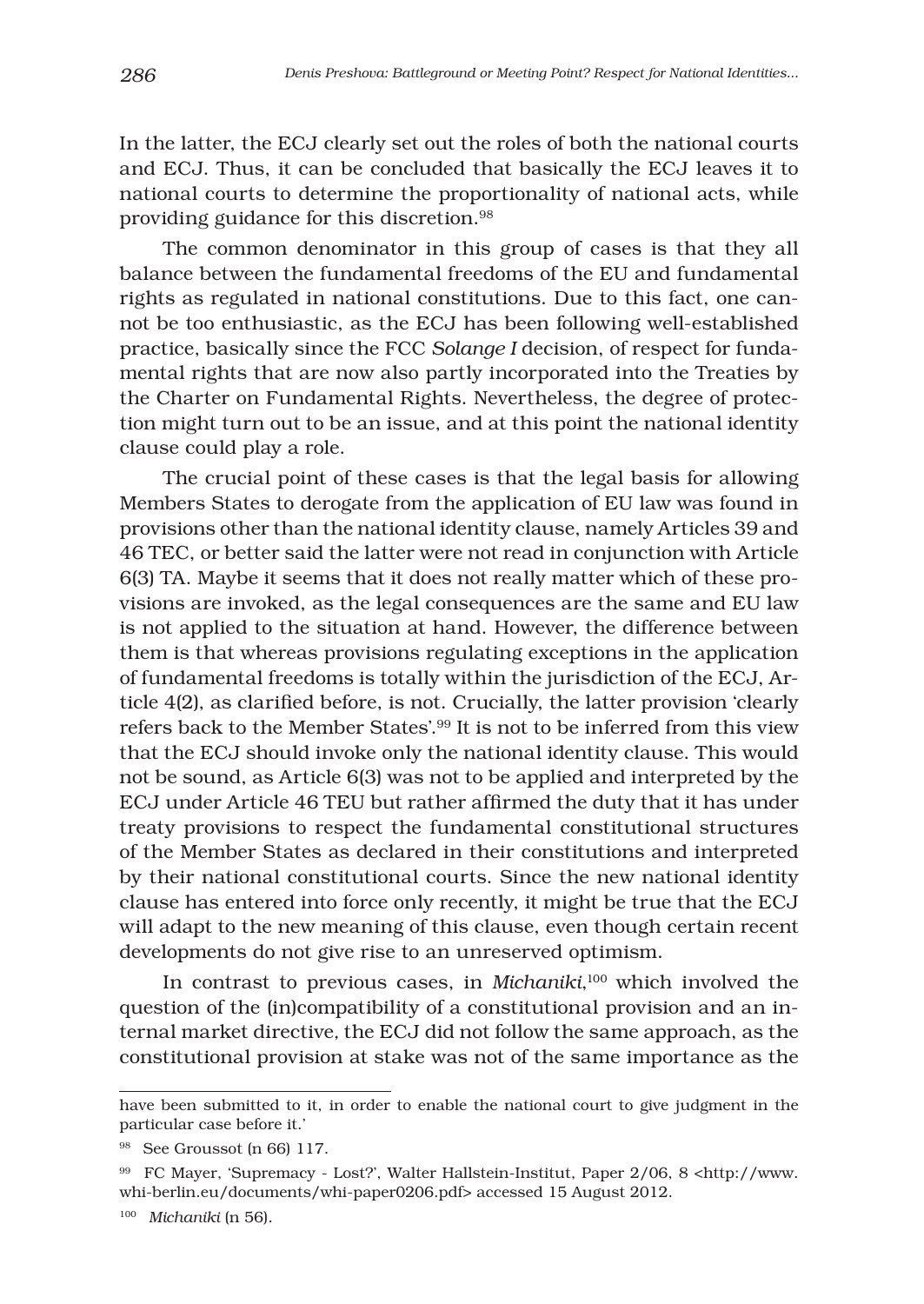ones regulating fundamental rights.101 As a matter of fact, the Court did not pay any attention to the constitutional dimension of the case, and basically trivialised the meaning of the respective constitutional provision.<sup>102</sup> However, is it up to this court to decide which constitutional provisions are trivial for EU law? This question implies that 'a risky enterprise to project an EU ranking of values onto national constitutional law'103 which was not quite in line with Article 4(2) CTEU took place in this case.

AG Maduro was cautious<sup>104</sup> in his opinion, which basically followed the reasoning of the Court in some of the previously mentioned cases. He drew attention to respect for national identity<sup>105</sup> and the fact that this case involved a provision that had been subject to a prior national constitutional assessment.<sup>106</sup> He affirmed the national courts' discretion to rule upon the meaning and scope of such provisions, subject to judicial review with regard to assessment of the proportionality of the specific national provision.107 By taking this view, Maduro alluded to the sensitivity of the issue and considerations that needed to be taken into account in the application of the proportionality test, even though, just like the ECJ itself, he did not really go into the Greek context, which raises concern for the appropriateness of the finding. $108$ 

The ECJ, on the other hand, ignored most of these crucial points in its decision and applied the principle of the primacy of EU law, as articulated in *International Handelsgesellschaft*, by which it suggested the inconformity of the national constitutional provision with the specific directive. The decision was not warmly welcomed and also received criticism because it was made at a particularly sensitive moment which could have arguably increased the gap between the ECJ and national constitutional courts in the context of the Lisbon decision of the FCC.109

Comparing *Michaniki* with *Omega* and other related cases, one can notice certain illuminating patterns. Namely, as far as fundamental rights are concerned, the ECJ seems to be rather 'co-operative' and

 $101$  Besselink (n 10) 48.

<sup>102</sup> V Kosta, Case Note 'Case C-213/07, Michaniki AE v Ethniko Simvoulio Radiotileorasis, Ipourgos Epikratias' (2009) 5 European Constitutional Law Review 510.

<sup>103</sup> Besselink (n 10) 49.

<sup>104</sup> *Michaniki* (n 56) Opinion of AG Maduro, opening remarks point 1: 'What makes the present case unusual, however, is the fact that the national legislative measure in question is a constitutional provision. Should this fact affect the response to be given?'

<sup>105</sup> *Michaniki* (n 56) Opinion of AG Maduro, para 31.

<sup>106</sup> *Michaniki* (n 56) Opinion of AG Maduro, para 30.

<sup>107</sup> *Michaniki* (n 56) Opinion of AG Maduro, paras 34-35.

<sup>108</sup> Kosta (n 102) 512.

<sup>109</sup> Kosta (n 102) 507.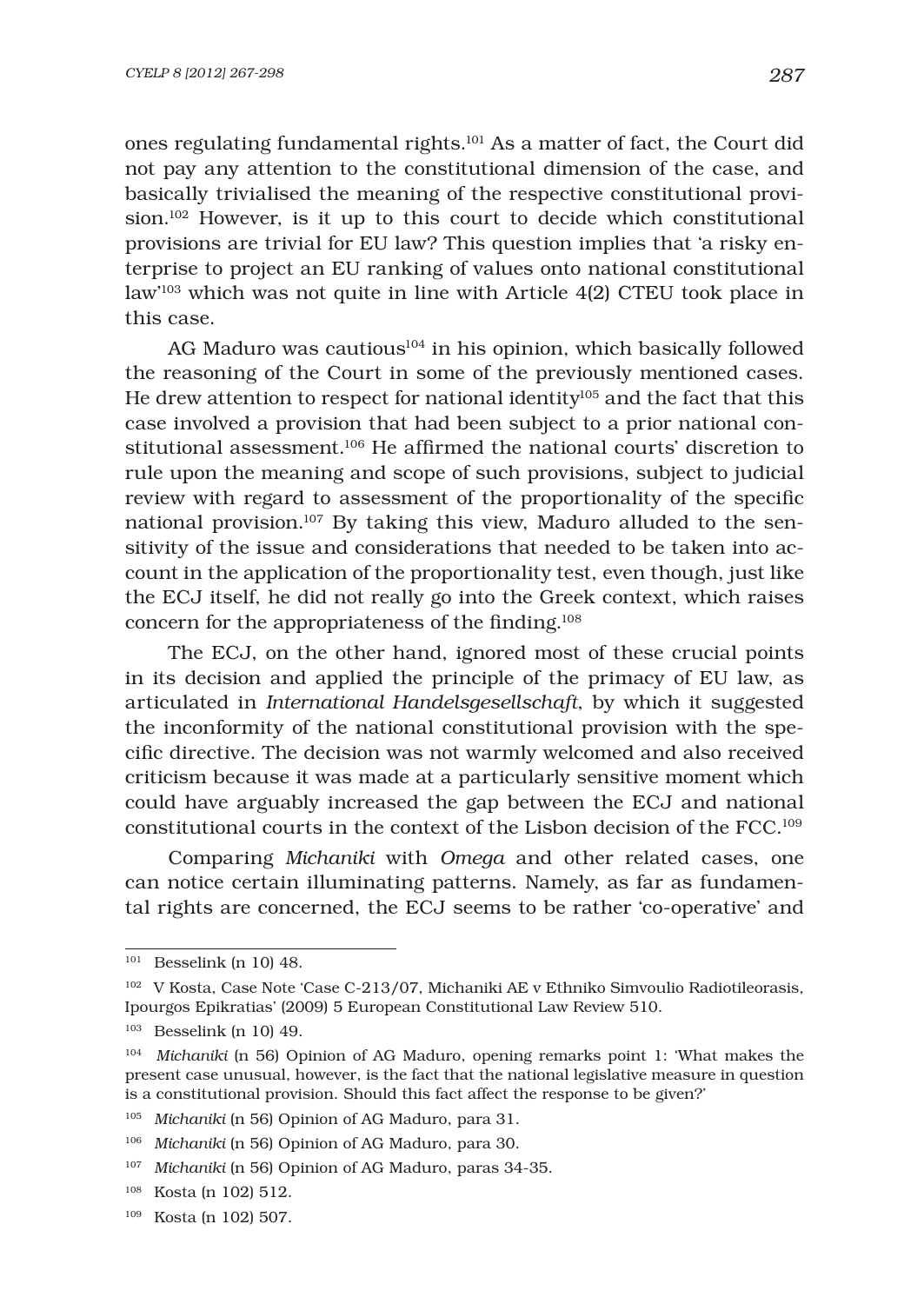accepts and adheres to the discretion of national courts to determine the meaning, scope and importance of the specific legitimate interest that is the fundamental constitutional right. However, as far as other constitutional provisions are concerned, the ECJ is not willing to be so resilient. Bearing in mind that constitutional identity not only includes fundamental rights but also certain other elements, it will be difficult for national constitutional courts and the ECJ to resolve issues related to respect for national identity.

#### *3.2.2 The case law in the post-Lisbon period*

In the first years following the justiciability of the national identity clause, the ECJ has invoked this provision in only two cases. In the *Sayn-Wittgenstein* decision,110 the ECJ invoked Article 4(2) CTEU for the first time.<sup>111</sup> This case involved a ban on the registration and use of noble titles, Austrian or foreign, in Austria as part of a person's name, which was provided for by a statute (Abolition of the Nobility Act) of constitutional rank implementing a constitutional principle of equal treatment, and the compatibility of this ban with the freedom of movement in the EU as regulated in Article 21 TFEU. Similar to some of the cases mentioned before, the ECJ decided that an encroachment on the freedom of movement under Article 21 through such a ban in a Member State can be justified and is proportional. The latter was determined by the ECJ itself, even though AG Sharpston stated that the national court should assess proportionality<sup>112</sup> on public policy grounds while invoking the duty for respect of the national identity of Member States only as a secondary argument.113 Here there are two points that need to be emphasised for the purpose of the position presented in this article.

First, the ECJ stated quite clearly that 'national identity, *may be taken into consideration* when a balance is struck between legitimate interest and the right of free movement of persons recognized under European Union law' (emphasis added), $114$  by means of which it inserted national identity within the framework of public policy justification and made this a free movement case.

Secondly, Article 4(2) CTEU was invoked in the context of the status of Austria as a republic<sup>115</sup> in applying the proportionality test, which

<sup>110</sup> Case C 208/09 *IIonka Sayn-Wittgeenstein v Landeshauptmann* [2010] ECR I-13693.

<sup>111</sup> For more on this case, see LFM Besselink, 'Case C-208/09, Ilonka Sayn-Wittgenstein v Landeshauptmann von Wien, Judgment of the Court (Second Chamber) of 22 December 2010' (2012) 49(2) CML Rev 671-93.

<sup>112</sup> *Sayn-Wittgenstein* (n 110) Opinion of AG Sharpston, para 68.

<sup>113</sup> Von Bogdandy and Schill, (n 32) 1424.

<sup>114</sup> *Sayn-Wittgenstein,* (n 110) para 83.

<sup>115</sup> *Sayn-Wittgenstein,* (n 110) para 92 '*It must also be noted* ...' (emphasis added).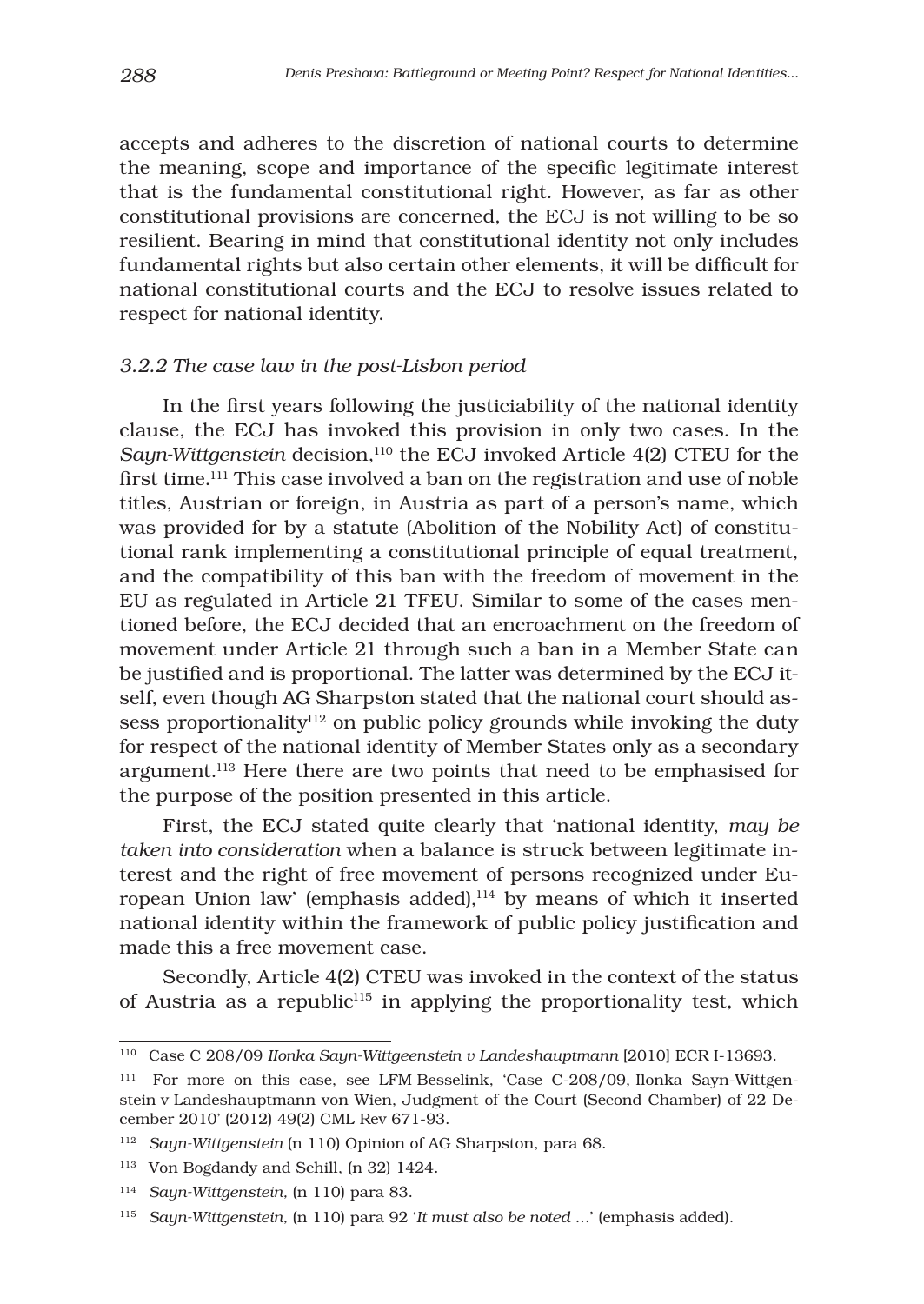raises certain questions. Namely, while the whole case dealt with the equal treatment of citizens and its implementation through the ban on noble titles, the Republic's status was not really at stake and could not be interpreted as an 'obvious reason' for the outcome of the case.116 The fact that a certain state is a republic does not necessarily mean that it must ban noble titles and interpret equal treatment in such a manner as Austria does. Thus, in this case a republican status is not really an argument for declaring the ban proportional. Additionally, the reason for such an outcome in this case can also be explained through the clear and explicit decision of the Constitutional Court of Austria upon the matter, declaring an act by the Austrian authorities different from the aforementioned ban as unconstitutional. Under such circumstances, any other outcome in this case would have put the ECJ on a line of direct confrontation with the Constitutional Court, something that it obviously tried to avoid by also invoking Article 4(2) CTEU.

Bearing all this in mind, it could be easily claimed that the proportionality test in essence was not applied in this case, similar to *Omega*, 117 which was referred to by the ECJ in this case. This leaves the national identity clause without particular meaning and purpose, thus making Article 4(2) CTEU very much redundant.<sup>118</sup>

In *RuneviË-Vardyn*, <sup>119</sup> the ECJ dealt with an issue that involved the Lithuanian rules on the spelling of names on the birth and marriage certificate of a couple: Mrs Runevič-Vardyn, a Lithuanian citizen of Polish origin, and a Polish citizen, Mr Wardyn, who had got married in Lithuania, and the compliance of these rules with Article 21 TFEU. Of the three separate aspects<sup>120</sup> that were recognised by the Court, only in the one that had to do with the discrepancy in the spelling of the surname of the husband on the marriage certificates, Vardyn instead of Wardyn, was it declared that this could represent a restriction on the freedom of movement. Such a restriction could be justified by a national identity

<sup>116</sup> For a different view, see S Rodin, Croatian Yearbook of European Law and Policy (2011) 30-31.

<sup>117</sup> *Sayn-Wittgenstein* (n 110) para 86 'The Court has repeatedly noted that the concept of public policy as justification for a derogation from a fundamental freedom must be interpreted strictly, so that its scope cannot be determined unilaterally by each Member State without any control by the European Union institutions …Thus, policy may be relied on only if there is a genuine and sufficiently serious threat to a fundamental interest of society'.

<sup>118</sup> For an opposing view, see Besselink (n 111) 684-686.

<sup>119</sup> Case-C 391/09 *Malgožata RuneviË-Vardyn and Łukasz Pawel Wardyn v Vilniaus miesto savivaldybe. s administracija and Others* [2011] OJ C 194 nyp. For more on this case, see H van Eijken, 'Case-C 391/09, Malgožata RuneviË-Vardyn and Łukasz Pawel Wardyn v Vilniaus miesto savivaldybe. s administracija and Others Judgment of the Court (Second Chamber) of 12 May 2011' (2012) 49(2) CML Rev 809-826.

<sup>120</sup> *RuneviË-Vardyn* (n 119) para 51.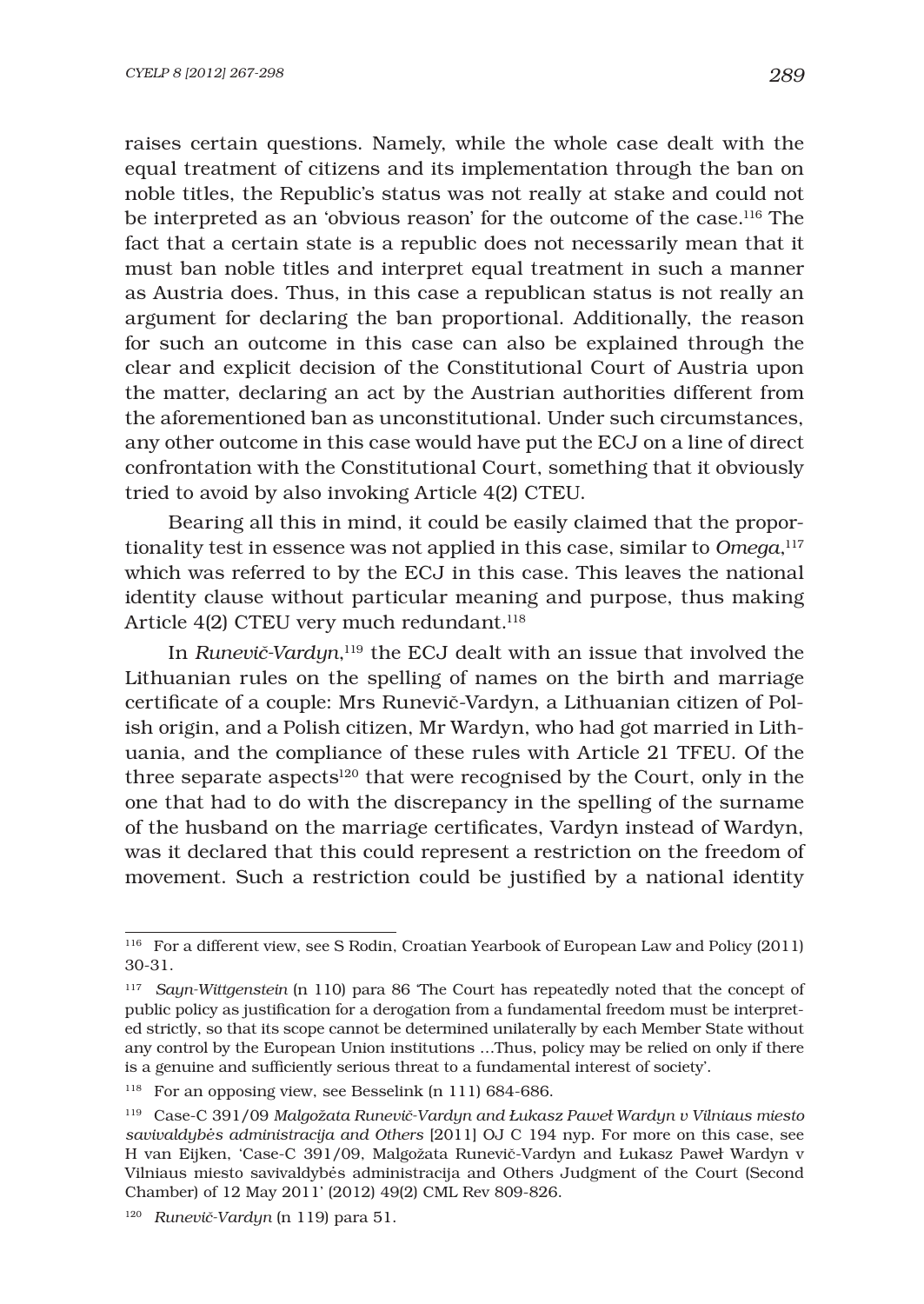concern, such as the protection of the Lithuanian language, which has a constitutional status confirmed by a decision of the Lithuanian constitutional court, as pointed out by the ECJ.

The second case discussed in this part is important with respect to the issue at hand for two reasons. First, it is the second case in which the ECJ invoked the national identity clause. It was made clear in this case that national identity can be an independent justification for the derogation of a Member State from freedom of movement. However, the evocation of national identity grounds for justification for the first time within the framework of Article 4(2) CTEU is not related to fundamental rights but rather to the constitutional status of the Lithuanian language. $121$  This might be a hint for a new development along the lines that were presented in the previous section related to fundamental rights as grounds for derogation from fundamental freedoms in the pre-Lisbon period. Additionally, Article 4(2) CTEU has been correlated with Article 3(3) CTEU, which is an interesting aspect of the decision but which will not be dealt with further here.

Second, the Court in this context left it up to the national court to decide whether the spelling rules cause a serious inconvenience for the applicants and also on the proportionality between free movement and the right to private life under both Article 7 of the Charter and Article 8 of the ECHR on the one hand, and national identity on the other.<sup>122</sup> This can be seen as a significant shift with regard to Sayn-Wittgenstein by providing the necessary leeway for national courts in deciding national identity issues.

These two cases show that there is a positive development in recognising the importance of the national identity clause, but it seems to be too early to draw specific conclusions. Future cases will need to be followed closely in order to see if *RuneviË-Vardyn* will turn out to set a new standard or equilibrium in respect for the national identity of the Member States.

## 4 The national identity clause and the absolute primacy of EU law: having your cake and eating it?

While discussing the questions in the previous section of who is to decide on national identity and determine the limit that it represents for EU law, it is evident that constitutional courts and the ECJ are not completely on the same page. Nothing else can be expected, because the answer to these questions might significantly impact the fundamental doctrine of the primacy of EU law.

<sup>121</sup> *RuneviË-Vardyn* (n 119) paras 86-87.

<sup>122</sup> *RuneviË-Vardyn* (n 119) para 91.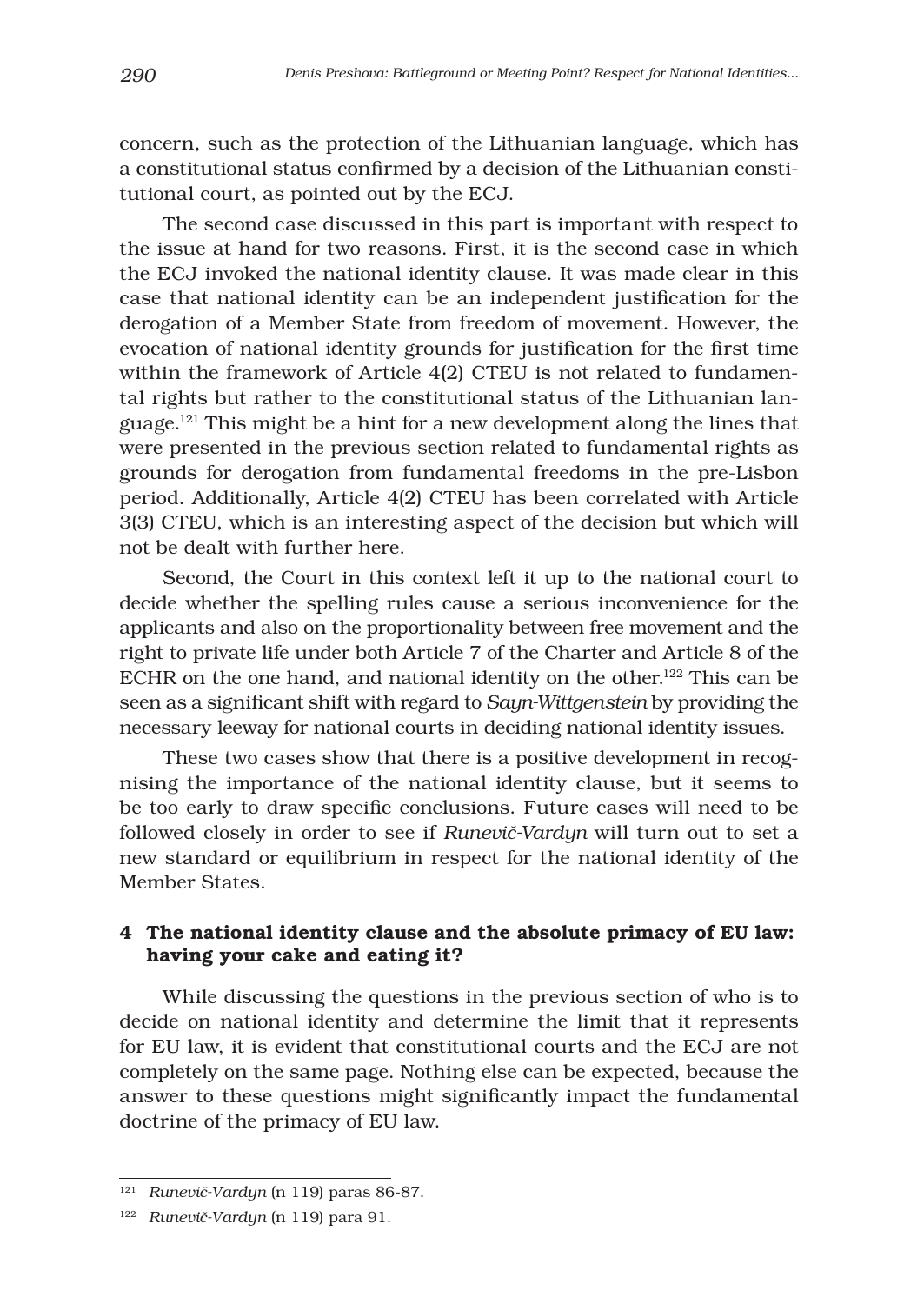Primacy is one of the cornerstones of EU law.123 Although it has no explicit treaty basis, despite several attempts, it was established and justified by the ECJ in its landmark decision *Costa v ENEL* on the basis of the independence, uniformity and efficacy of EC law.<sup>124</sup> In *Internationale Handelsgesellschaft*, the primacy was clarified to also include the precedence of EC law over national constitutions. This last point has been a bone of contention between national constitutional courts and the ECJ ever since.

While the primacy of EU law over national legislation has been accepted by national constitutional courts from the outset, the primacy of EU law over constitutions, or at least their fundamental provisions, has been continuously and persistently challenged.<sup>125</sup> The arguments are basically founded on the source of authority of EU law in national legal systems and that is, in the view of these courts, the constitutions themselves. Therefore, they cannot agree to this type of emancipation of EU law, particularly not through a principle that has been developed by the ECJ and without a legal basis in the treaties. On the other hand, they consistently declare the openness of the national legal order and their commitment to EU law, since this is also an obligation stemming from constitutional provisions.

An interesting aspect of this development is the occurrence of what is referred to as the 'duality' of constitutional provisions. Namely, constitutional courts have insisted on and emphasised the 'core provisions' whenever a matter related to EU law is placed before them. It could be implied that it is the red line they are not willing or able to cross even by invoking a European-friendly interpretation of these provisions, which in essence would mean their tacit amendment. Thus, phrases such as the 'material core', 'constitutional identity', and 'fundamental principles' are a common feature of the reasoning of national constitutional courts in determining the limits of the application of EU law, which have now also found their clearer articulation in EU law through Article 4(2) CTEU. One can argue, judging by the attitude of constitutional courts and their interpretation of the national identity clause, pre- and post-Lisbon, that they see the national identity clause as the 'weak spot' of the primacy

<sup>123</sup> For more on primacy, see I Pernice, 'Costa v ENEL and Simmenthal: Primacy of European Law' in MP Maduro and L Azoulai (eds), *The Past and Future of EU Law: The Classics of EU Law Revisited on the 50th Anniversary of the Rome Treaty* (Hart 2010) 47; Chalmers, Davies and Monti (n 5) 203-210. On the difference between supremacy and primacy, see Mayer (n 99) 3-5.

<sup>124</sup> Compare C Harlow, 'Voices of Difference in a Plural Community' (2002) 50 American Journal of Comparative Law 339, 358: 'Supremacy is buttressed by the ingenious use made by the ECJ Judgment of the simple obligation imposed on Member States by EC Art 10 (ex 5) "to take all appropriate measures" to fulfil their Treaty obligations'.

 $125$  The interpretation and consequences of Declaration No 17 are not discussed here.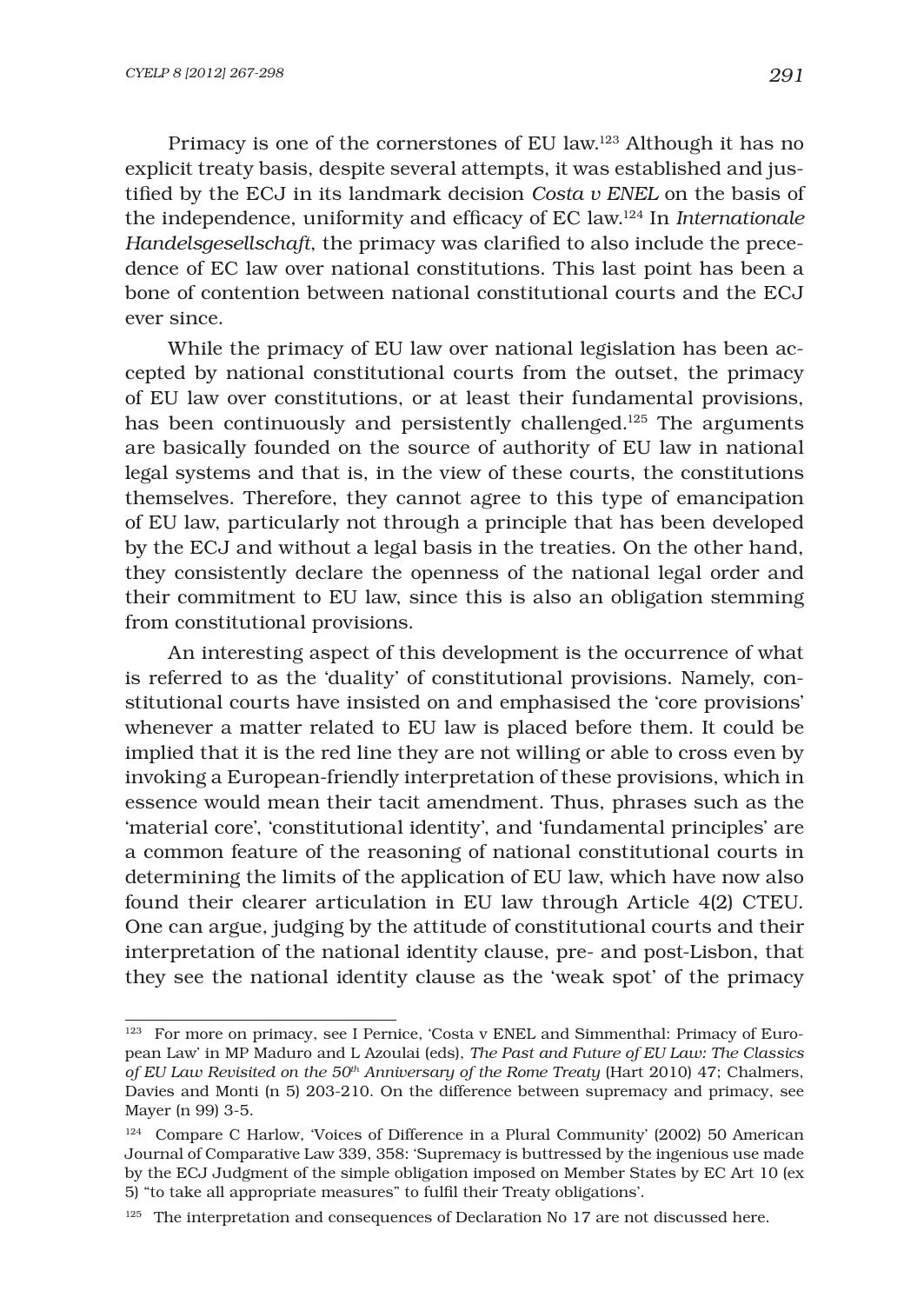of EU law.126 Perhaps a clear signal was sent by the FCC in the Lisbon decision by reserving, within the national legal order, the duty to define and protect constitutional identity and by avoiding the possibility of being circumvented by lower courts through preliminary references to the ECJ.127

The ECJ is not lagging behind and mirrors this position, particularly through the insistence on the uniform and effective application of EU law. Not only are the instances in which it has invoked the national identity clause quite rare, but also the ECJ recently in September 2010 affirmed its positions on the absolute primacy of EU law by referring to *Internationale Handelsgesellschaft*. 128 Additionally, the *Kadi*129 decision could prove to be a good argument for constitutional courts to argue the double standards applied by the ECJ with respect to the fundamental principles of EU law *vis-a-vis* the fundamental principles of national constitutions, and to challenge the understanding of the primacy of EU law,130 something that the FCC did not fail to notice and mention in its Lisbon decision.<sup>131</sup>

Nonetheless, although the ECJ has started invoking Article 4(2) CTEU and to some extent abide by its duty, it is not certain that there will be no reaction from constitutional courts, especially if the interpretation provided by the ECJ is not totally in line with the defined meaning and scope of constitutional identity. In this sense, the reserved mandate of constitutional courts to defend constitutional identity might lead these institutions to review the decisions of the ECJ, as it is also under the duty to respect national identity. True, it is not totally in line with the spirit and logic of EU law, according to which the ECJ should make the ultimate decision on the limits of EU law,132 but one cannot expect constitutional courts to rule contrary to their constitution when an interpretation accommodating both EU and national law interests is not feasible.133

<sup>126</sup> Chalmers, Davies and Monti (n 5) 201.

<sup>127</sup> FCC, *Lisbon*, (n 76) para 241; Ziller (n 79) 71.

<sup>&</sup>lt;sup>128</sup> Case C-409/06 *Winner Wetten GmbH v Bürgermeisterin der Stadt Bergheim* [2010] ECR I-8015 para 61. For more on the meaning of *Winner Wetten* in the context of *Sayn-Wittgenstein*, see Besselink (n 111) 689-691.

<sup>129</sup> Joined Cases C-402/05P and C-415/05 P *Kadi and Al Barakaat v Council* [2008] ECR I-6351*.*

<sup>&</sup>lt;sup>130</sup> For more on this point, see B De Witte, 'European Union Law: How Autonomous is its Legal Order?' (2010) 65 *ZÖR* 153.

<sup>131</sup> FCC, *Lisbon* (n 76) para 340.

<sup>132</sup> Mayer (n 99) 8.

<sup>133</sup> Tomuschat (n 78) 279.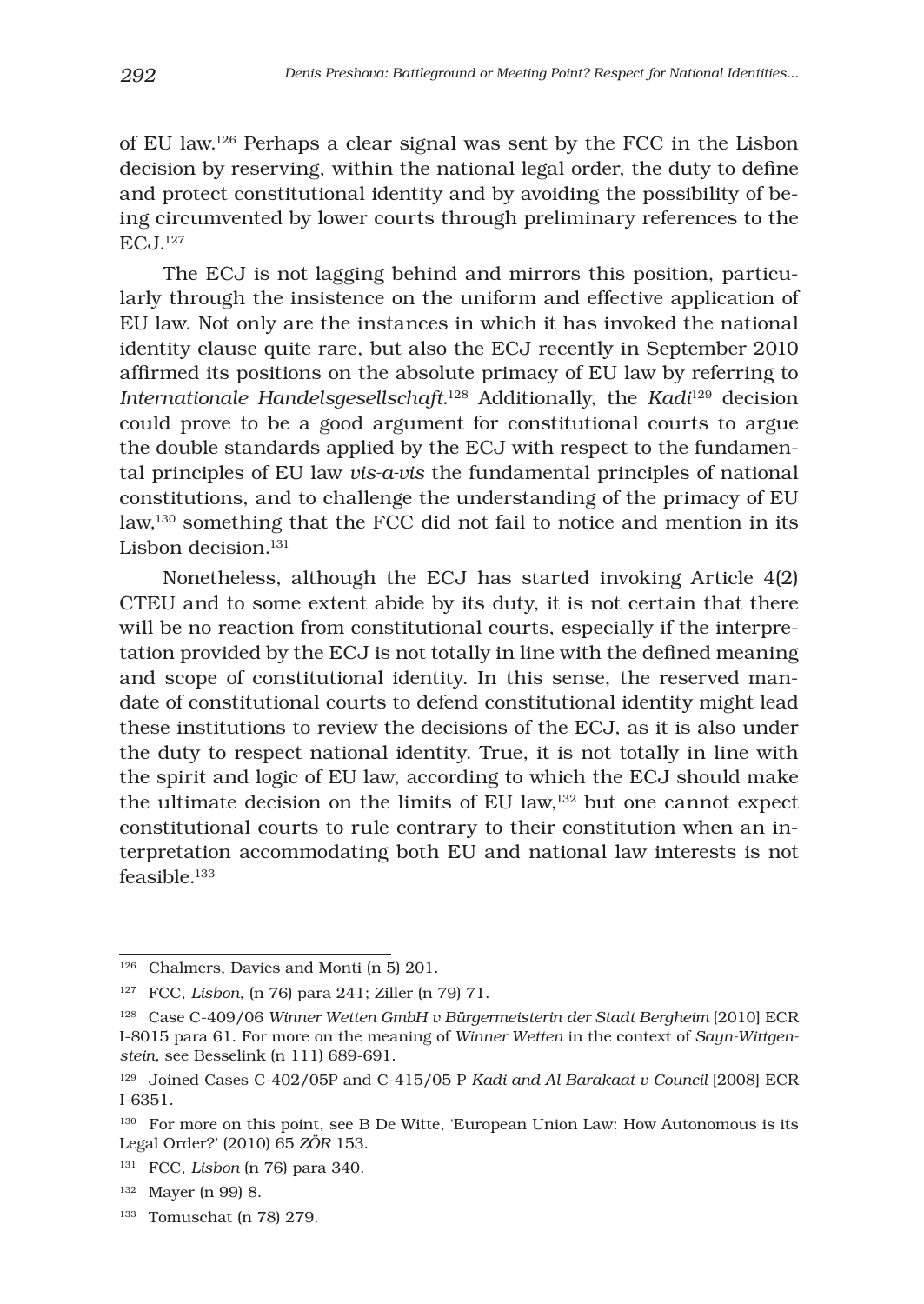The counter argument that it is practically a self-limitation of the primacy that is declared in the Treaty, and thus EU primary law, because of which absolute primacy is not affected, is not totally convincing.134 As stated above, constitutional courts will claim the last call on limits to the application of EU law on constitutional identity grounds. The claim will not be based, at least not solely, on Article 4(2) CTEU but rather on the respective constitutions that often declare that the principles, the parts relating to constitutional identity, are not to be amended by a regular constitutional procedure. By this very fact, it cannot be claimed that absolute primacy has not been impacted and that the ECJ should not adapt to it by paying due respect to national identities.

It should also be noted that constitutional courts have shown a certain level of self-restraint by declaring that this type of review of EU acts and actions will occur only under exceptional circumstances.135 Nevertheless, even if the chances of a conflict that could turn out to be unresolvable are very slim, such a possibility still exists and it could be just a matter of time before it occurs.136 The developments concerning the Data Retention Directive might prove to have such potential. Three constitutional courts have declared that the domestic implementing acts are encroaching on constitutional rights and are thus unconstitutional. The FCC decision is particularly important as the first case in which 'identity control' was applied.137

Similar to the EAW case,<sup>138</sup> the FCC chose an elegant solution to the issue, as it did not question the validity or applicability of the Directive but rather the German implementing legislation, and thus avoided preliminary reference to the ECJ. The conditions that were set by this court in order for an implementing act to be constitutional are very strict and for the most part hard to meet. As result, an infringement procedure against Germany has been initiated by the European Commission. Now it is up to the ECJ to decide whether this state has infringed its obliga-

<sup>134</sup> M Kumm and VF Comella, 'The Primacy Clause of the Constitutional Treaty and the Future of Constitutional Conflict in the European Union' (2005) 3 International Journal of Constitutional Law, 473, 479, 491-492.

<sup>135</sup> *Fragd* (n 63) 657 'highly unlikely'; FCC, *Lisbon* (n 76) para 340 'exceptionally'; CCC (n 71) paras 84, 110 and 139 'exceptional cases'.

<sup>136</sup> Interestingly, this was also noticed by the ICC as far back as 1989 in the *Fragd* case when it stated: 'Such a conflict, whilst being highly unlikely, could still happen'. *Fragd* (n 63) 657.

<sup>137</sup> Federal Constitutional Court of Germany, *1BvR 256/08, 1BvR 263/08, 1 BvR 586/08* of 2 March 2010 para 218, referring directly to the Lisbon decision: 'It is *part of the constitutional identity* of the Federal Republic of Germany that the citizens' enjoyment of freedom may not be totally recorded and registered, and the Federal Republic must endeavour to preserve this in European and international connections' (emphasis added). Translation taken from FCC Press release no 11/2010 of 2 March 2010.

<sup>138</sup> FCC, European Arrest Warrant Act case, *2 BvR 2236/04* of 18 July 2005.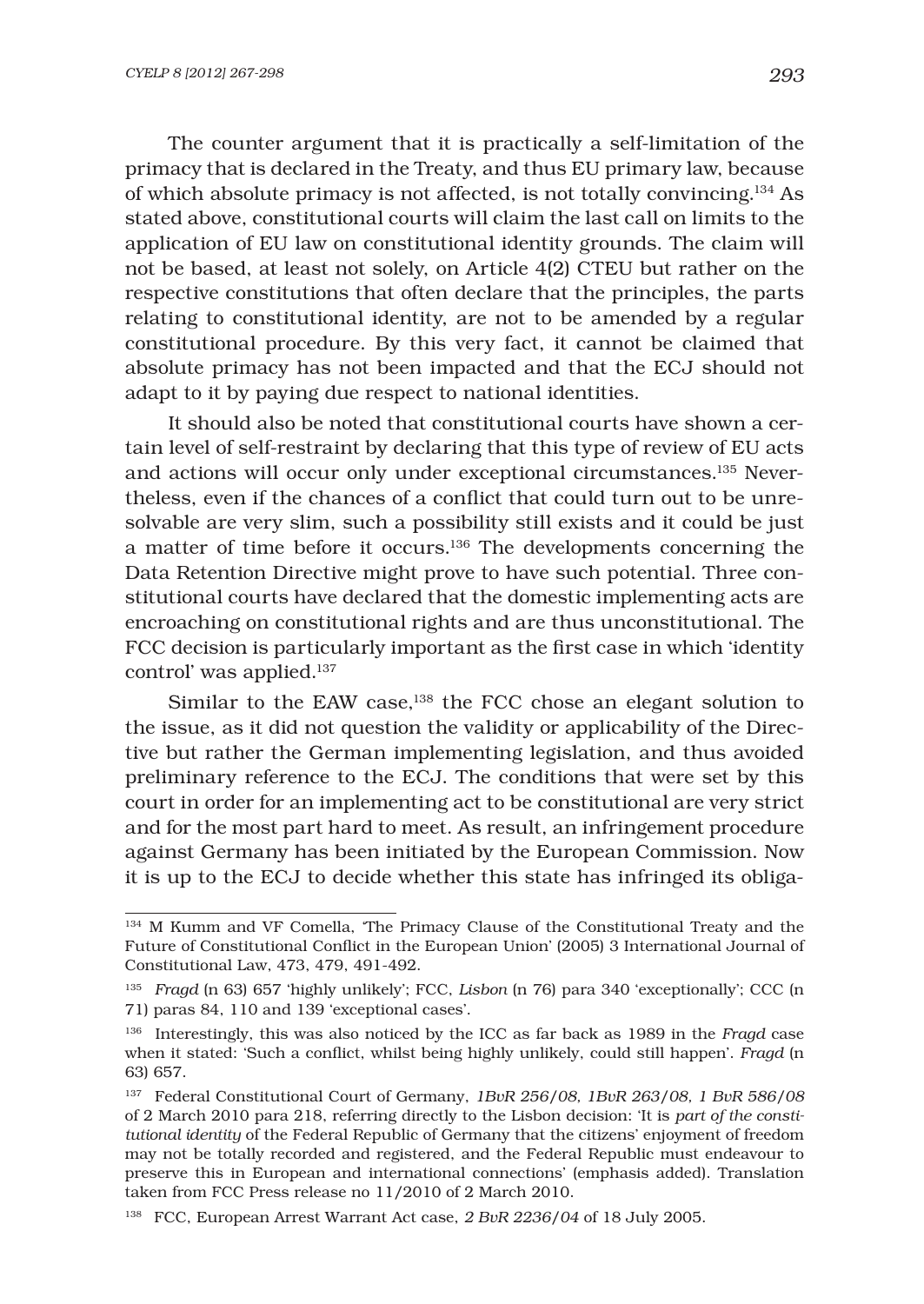tions in protecting its constitutional identity. If it decides against the Member State, which seems likely to happen, then it will be very interesting to see the reaction of the FCC, if there is any of course.<sup>139</sup>

#### *4.1 Constitutionalism beyond the state revisited*

The occurrence of such conflicts, however, should not always be seen as something catastrophic. As matter of fact, many scholars who are proponents of the concept of constitutional pluralism take this as an acceptable, if not desirable, 'risk'. Among the different views on constitutional pluralism in the European Union, Mattias Kumm has directly included considerations of the national identity clause under the CT and its impact on the relationship between national and EU law, especially in the context of primacy, in developing his vision of constitutional pluralism.140 Within the framework of Constitutionalism Beyond the State (CBS) as a normative jurisprudential account of constitutional conflicts developed by Kumm, it is claimed that the national identity clause authorises Member States to set aside EU law on constitutional identity grounds, and that it is something that under certain limited conditions, $141$  such as a clear and specific constitutional rule, $142$  should be accepted by the ECJ. In arguing his position, Kumm further explains certain conditions for both national courts, ie constitutional ones, and the ECJ in making this type of constitutional conflict a moment of constructive deliberative engagement<sup>143</sup> and transforming the role of constitutional courts into one of 'a constructive corrective force'144 in the European Union. The underlying principle of best fit as opposed to the ultimate legal rule premise is aimed at leading national courts to rely on both national and European Union law.<sup>145</sup> Thus, in the case of conflict, claims should not be made as to which legal order will have primacy, but it should be an act of balancing between competing principles in a way that will best suit the common values underlying both legal orders and practices.

- 143 Kumm (n 140) 269.
- 144 Kumm (n 140) 292.
- 145 Kumm (n 140) 282-288.

<sup>&</sup>lt;sup>139</sup> To make the issue even more interesting, the Commission in its evaluation report on the Directive wrote: 'the Commission intends to propose amendments to the Directive, based on an impact assessment.' Commission, Evaluation report on the Data Retention Directive (Directive  $2006/24/EC$ ) COM (2011) 225 final 1. The question is thus if the Commission will consider the requirements of the FCC and if it will be willing to meet them.

<sup>&</sup>lt;sup>140</sup> For more on this, see M Kumm, 'The Jurisprudence of Constitutional Conflict: Constitutional Supremacy in Europe before and after the Constitutional Treaty' (2005) 11(3) European Law Journal 262-307.

<sup>141</sup> Kumm (n 140) 302-304.

<sup>142</sup> Kumm (n 140) 297-298; Kumm and Comella (n 134) 488-489.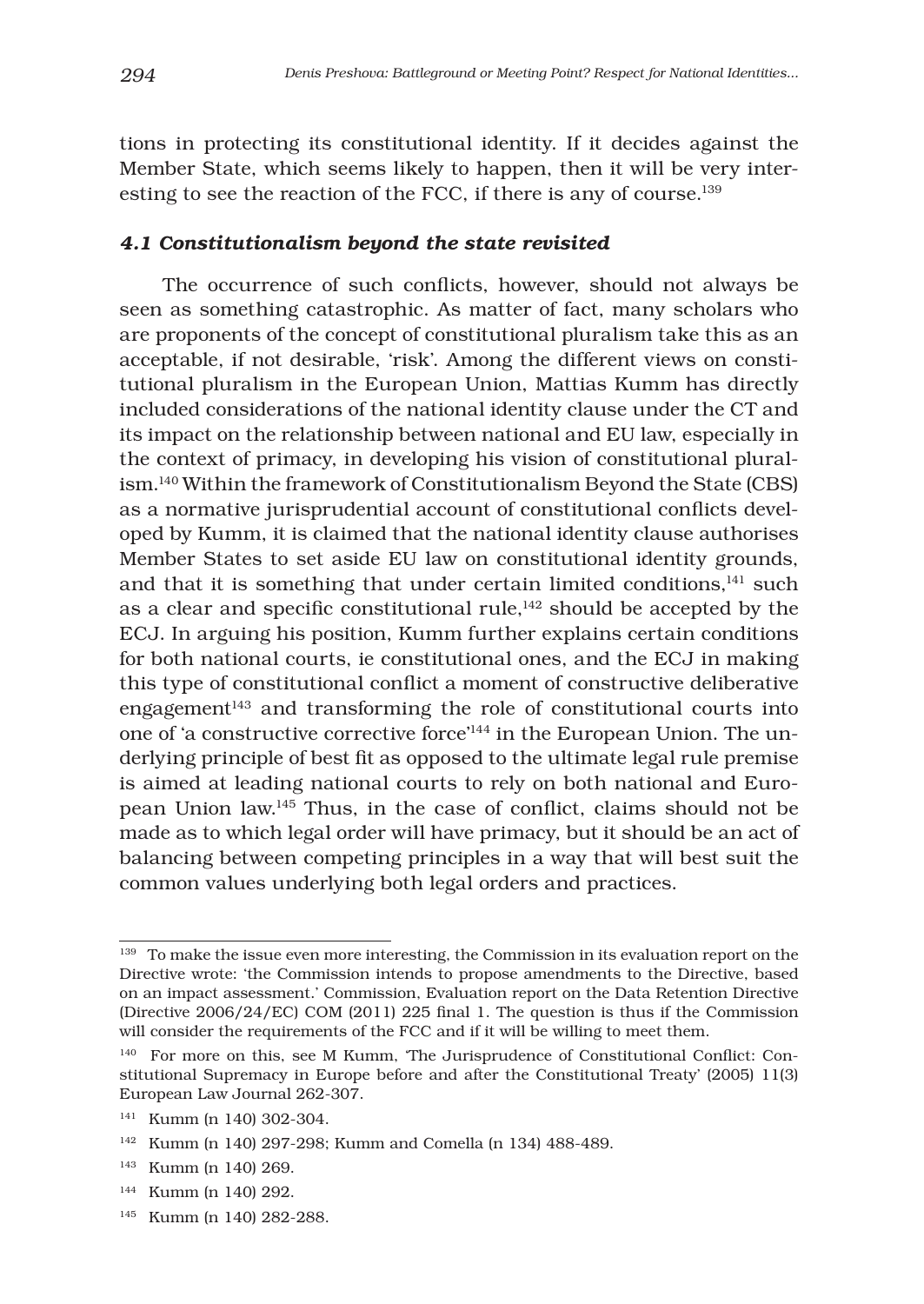Under these circumstances, not only will Pandora's Box<sup>146</sup> remain closed, but also through the engagement of national constitutional courts a relationship of complementarity between the courts in achieving a common constitutional tradition in Europe and furthering European integration will be fostered. Chaos has neither come about and nor is it on the verge of happening; on the contrary.<sup>147</sup>

As has been shown, the national constitutional courts have themselves declared quite openly that a constitutional conflict might occur in only very exceptional circumstances, as has been the case so far. In this sense, even the recent case law, especially the cases analysed above where the courts referred to EU law and Article 4(2) CTEU in their reasoning, confirms the positions of CBS and makes the case for this pluralistic vision even stronger after the adoption of the Lisbon Treaty. On the other hand, also following the line of argumentation in CBS, it is for the ECJ to take further steps in a direction that would provide more leeway for national courts to assess whether national, ie constitutional, identity has been touched upon. Such an involvement and engagement of the constitutional courts will only further pacify relations through the perception of the constitutional courts as equal partners and contributors to the creation of a common constitutional area in Europe.

Recent developments in the case law of the ECJ provide evidence that the Court is starting to take this issue more seriously, even though one should not jump to conclusions, as this has happened only recently in *RuneviË-Vardyn*. In any case, the last line of defence for the ECJ against compromising the uniform and effective application of EU law will be Article 2 CTEU. As an addition to CBS, this interpretation is also in line with the legislative history and original meaning of this provision within the framework of the  $CT<sup>148</sup>$  At the same time, this leading value of EU law does not need to be taken to the extreme, as it might be stated that it could be overridden by other values and principles as well as the fact that now throughout the Union EU law is not applied in this strict sense bearing in mind all the exceptions, opt-outs or protocols excluding certain Member States from respect for this principle.

#### *4.2 Content v normative relevance*

Authors writing on this topic have put forward the argument that the national identity clause as a matter of EU law is to be applied and interpreted solely by the ECJ, as this is the court that provides the au-

<sup>146</sup> M Wendel, 'Lisbon before the Courts: Comparative Perspectives' (2011) 7 European Constitutional Law, 96, 135.

<sup>147</sup> See the part on the *Cassandra* and *Pangloss* scenarios in Kumm (n 140) 291-292.

<sup>148</sup> CONV 375/1/02 REV 1, 11.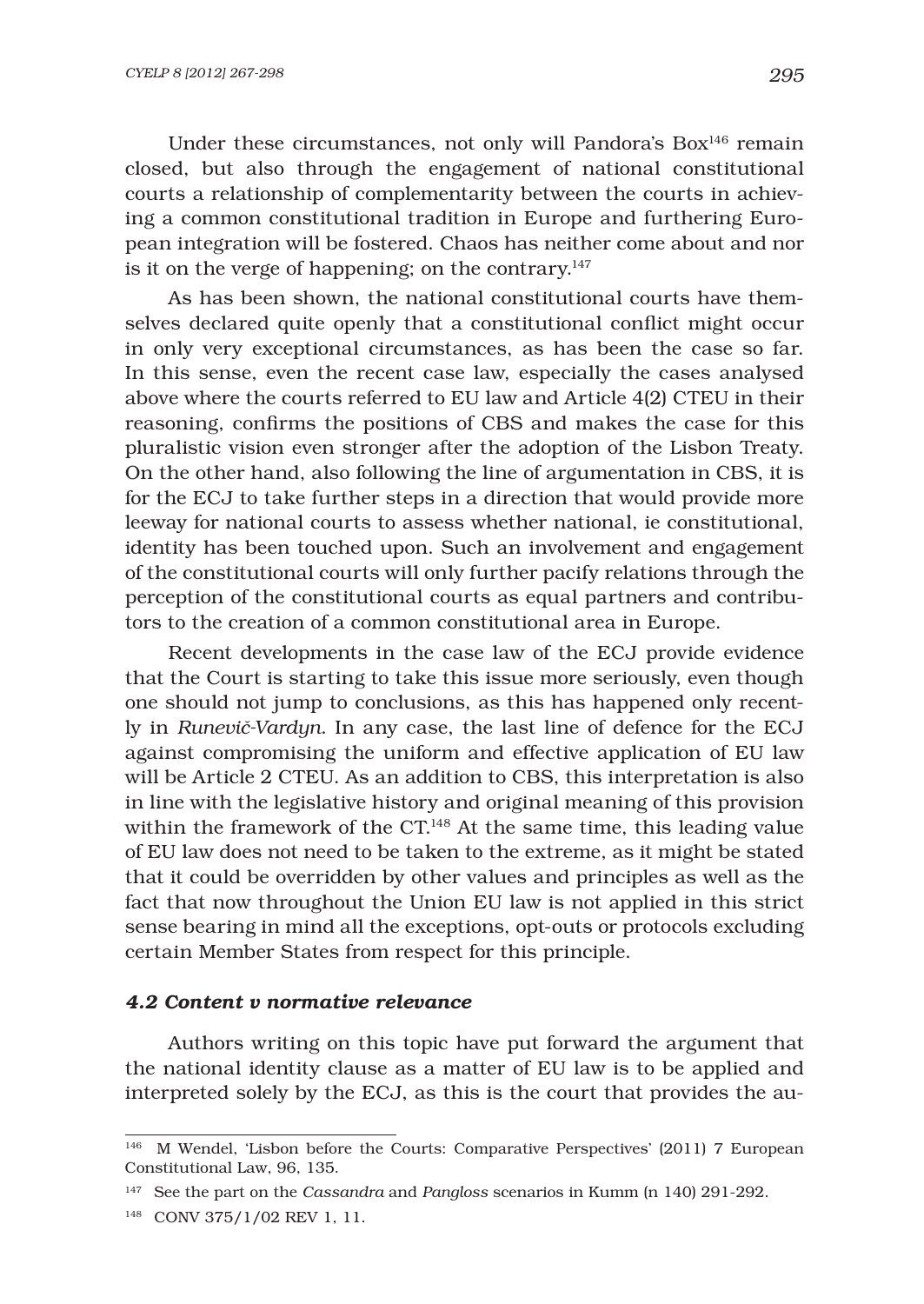thoritative interpretation of EU law. In claiming this, however, the argument goes on to explain that basically Article 4(2) CTEU incorporates two dimensions. The first one is the content and scope of the constitutional identity that needs to be determined by the respective national courts, above all constitutional courts, because it is a matter of national law. The second is the normative relevance of this provision with regard to the limits that it sets on the application of EU law, which must be determined by the ECJ.149

Even though at first glance this argument is well founded, it manifests a certain weakness and shortcoming in its elaboration. Namely, the differentiation between the content and scope of the respective constitutional identity and its normative relevance in EU law is not always an easy and simple task. This is particularly the case when there is no clear declaration by a respective national authority or constitutional court on this point, which some authors overlook.150 As noted before, constitutional courts have not been so keen on listing the values and principles of constitutional identity and thus retained their right to decide upon it only in specific cases. Under such circumstances and in the absence of procedural instruments such as a preliminary reference to constitutional courts, the ECJ in deciding a case involving a claim of respect for national identity employing the proportionality test will enter into a forbidden zone of determining the content and scope of the constitutional identity of a Member State.151 This is in essence contrary to Article 19 CTEU and also contrary to its duty to respect Article 4(2) CTEU.

If a government or national court makes a claim for respect for national identity in a case before the ECJ, then the ECJ needs to leave the determination of constitutional identity and the proportionality test to the national courts by providing certain guidelines, even in cases where the constitutional court has not voiced itself on the issue. In this way, the ECJ will avoid deciding on essential and non-essential elements of national constitutions<sup>152</sup> or adapting the reasoning on constitutional identity based on primary or secondary EU law.153

<sup>149</sup> Wendel (n 146) 134-135; von Bogdandy and Schill (n 32) 1448.

<sup>150</sup> Von Bogdandy and Schill (n 32) 1449.

<sup>151</sup> Case C 51/08 *European Commission v Grand Duchy of Luxembourg* [2011] OJ C 204 nyp, para 124. See Besselink (n 111) 687.

<sup>152</sup> Rodin (n 116) 26.

<sup>153</sup> Von Bogdandy and Schill (n 32), 1441-1445; Besselink (n 111) 688. Besselink is not that convincing when making the argument that secondary EU law can rarely imply a constitutional identity issue. The counter-argument would be the Data-Retention Directive, which has drawn significant attention especially with the interpretations of the right to privacy and other related fundamental rights.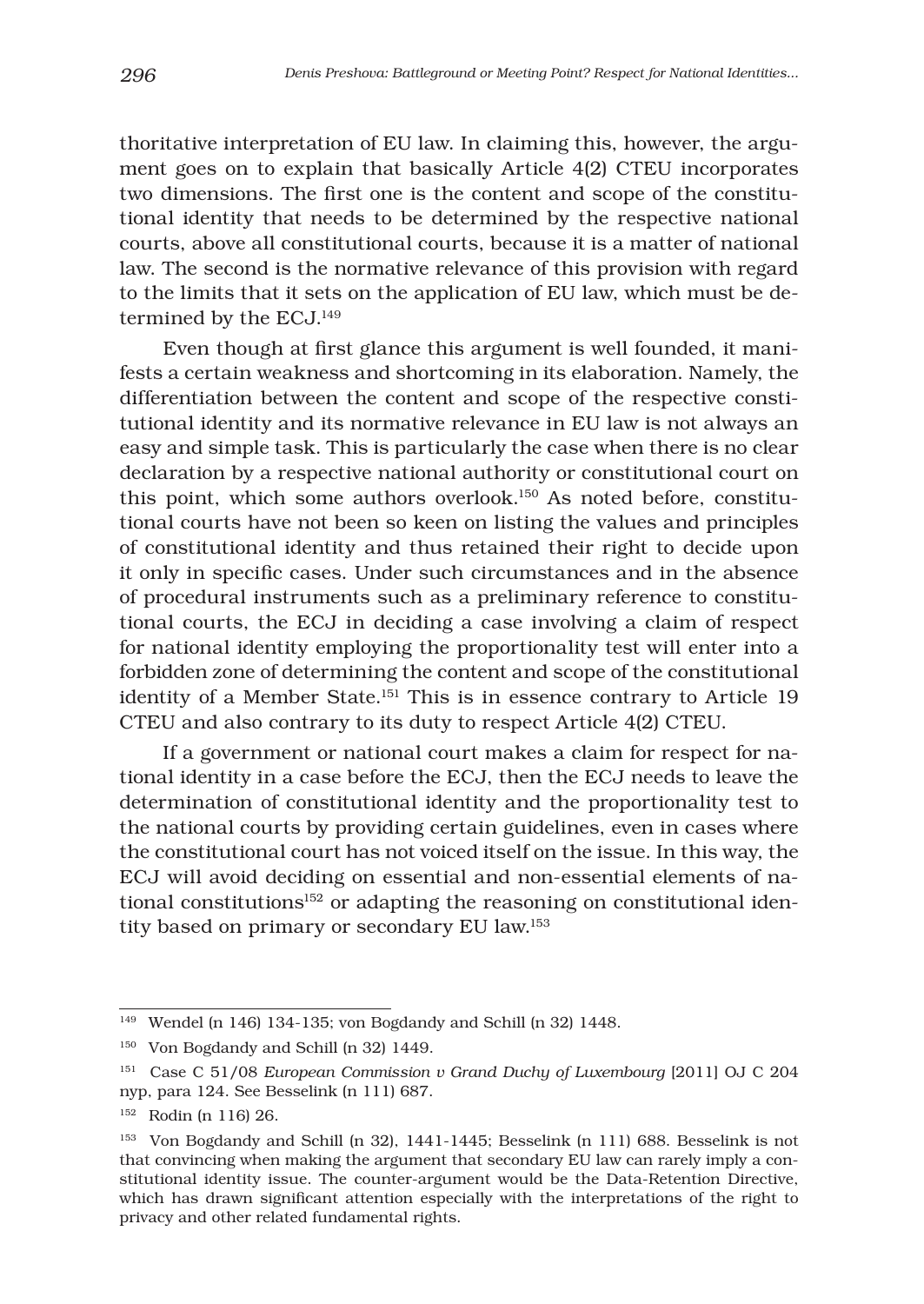In the two post-Lisbon decisions of the ECJ, however, constitutional courts have had their say on the specific aspect of constitutional identity, but the ECJ, although deferential to national courts, was not consistent in its approach. Unlike in *RuneviË-Vardyn*, where it left the proportionality test to national courts, in *Sayn-Wittgenstein* the ECJ tried to translate the case into an exclusively freedom of movement case. Nevertheless, in the application of the proportionality test it relied only on national law arguments, such as the constitutional nature of the provision of equality of treatment and the abolition of noble titles, the ruling of the Austrian Constitutional Court and Austria's status as a republic as part of its constitutional identity, which could easily lead to a claim that effectively no proportionality test was applied or that it was just a 'thin' proportionality test.154 It is important to closely follow future decisions of the ECJ involving respect for constitutional identity, particularly bearing in mind another string of case law in which the latest episode was *Winner-Wetten*, which might put under suspicion the readiness of the ECJ to adapt the absolute primacy of EU law.155

All things considered, there are no strict guarantees that courts will abide by their duties under EU law or national constitutional law, especially with respect to constitutional identity. This situation shows that Article 4(2) CTEU will probably not be able to solve the riddle of absolute primacy. The complexity of the whole issue is such that the national identity clause does not suffice and cannot be a panacea.<sup>156</sup> As a matter of fact, there is also doubt whether the highest courts of the two legal orders have the instruments required to bring this conundrum to an end.157 There are inherent limitations, both procedural and material, in these instances. If the two positions, the one of the ECJ and that of the national constitutional courts, cannot be reconciled under such circumstances, then perhaps the solution should be sought in political institutions and political decisions.<sup>158</sup> The available options<sup>159</sup> might include changes to the law, treaties or constitutions, or opting for an Irish solution, ie enacting a protocol declaring the limit of EU law application on matters of high constitutional importance.160 Even though these al-

<sup>154</sup> Besselink (n 111) 689.

 $^{\rm 155}~$  Besselink (n 111).

<sup>156</sup> On the shortcomings of pluralist theories, see Chalmers, Davies and Monti (n 5) 199. See also Mayer (n 60) 311.

<sup>157</sup> See *Fragd* (n 63) 659, 'balancing between uniform application or certainty of law and the fundamental principles of national constitutions will represent an extremely difficult evaluation'.

<sup>158</sup> Kumm (n 140) 274; Kumm and Comella (n 134) 490.

<sup>159</sup> Mayer (n 60) 311; Compare Mayer (n 99) 8.

<sup>160</sup> Compare Mayer (n 99) 7.